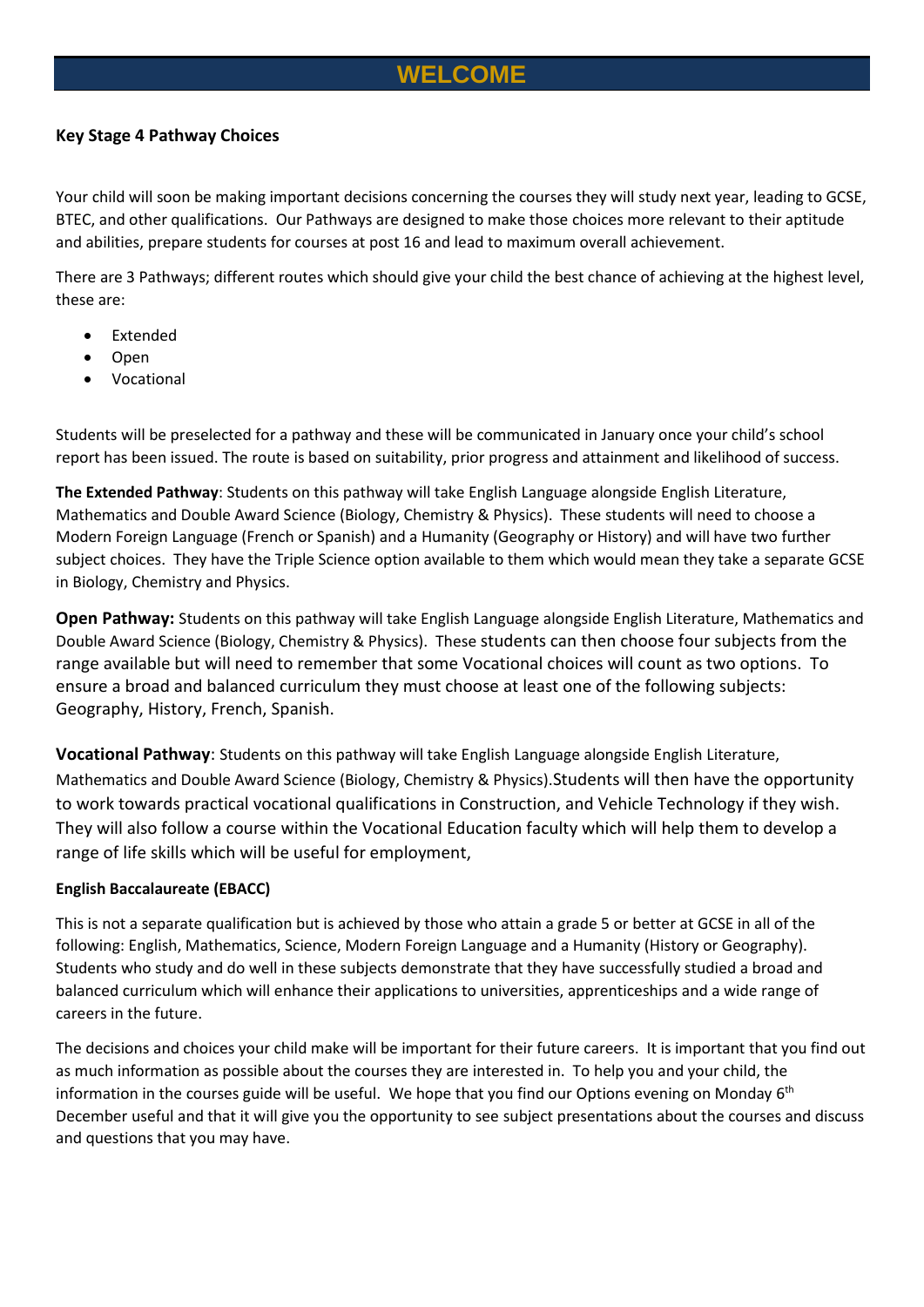## **Grading Structure**

GCSE grading changed in September 2017 and is now awarded using number from 9 to 1 instead of A\* to G.



## **BTEC**

A Btec 'Pass' is approximately equal to a good pass at GCSE. Merit, Distinction and Distinction\* grades are also achieveable and are approximately equal to the higher grades at GCSE.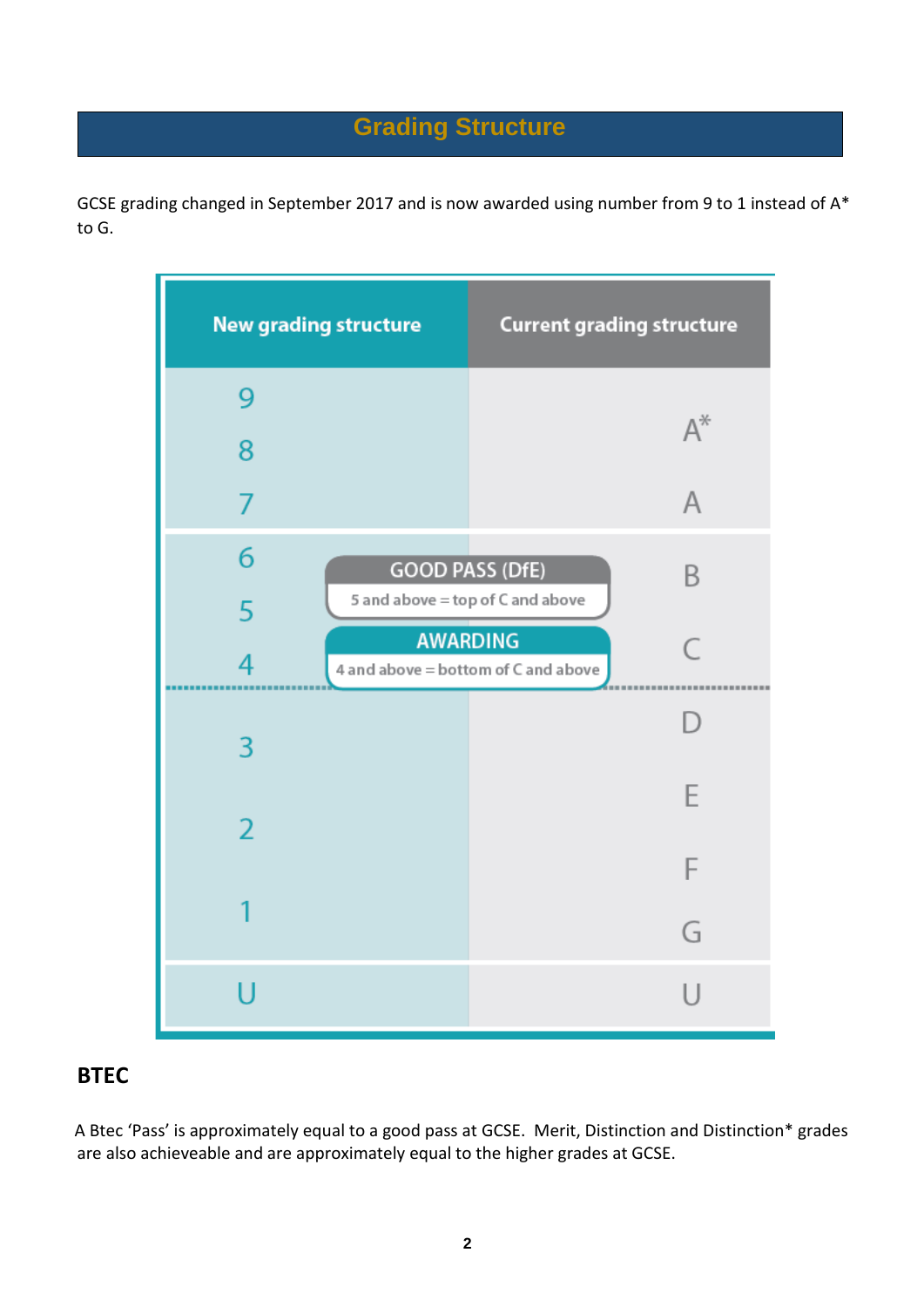## **CORE ENGLISH LANGUAGE AND ENGLISH LITERATURE GCSE**

## **What Will I do?**

In Year 10 you will start your English Language and English Literature GCSEs. You will follow the AQA specifications and will take all exams at the end of Year 11.

During the course you will have the opportunity to experience a range of activities and texts from the 19<sup>th</sup>, 20<sup>th</sup> and 21<sup>st</sup> century. In Year 9 you will also complete your speaking and listening assessment. This will be awarded as either a Pass, Merit or Distinction.

## **To be successful in this course, you will need …**

To be successful in this course, you will need to read for both pleasure and purpose on a regular basis. A willingness to participate fully in speaking and listening tasks is also essential, along with a creative and critical approach to your writing. All of the exams are closed book so you will need to revise and prepare thoroughly for all assessments.

## **During this course, you will …**

During this course, you will be working towards the GCSE Literature and Language exams (Grades 1-9). All assessment tasks during Year 10 will prepare you for the standard required for the GCSEs. In May and/or June during Year 11 you will complete two exams for English Language and two exams for English Literature. For further information, please visit [http://www.aqa.org.uk/subjects/english/gcse.](http://www.aqa.org.uk/subjects/english/gcse)

For any additional information please see Miss Ross.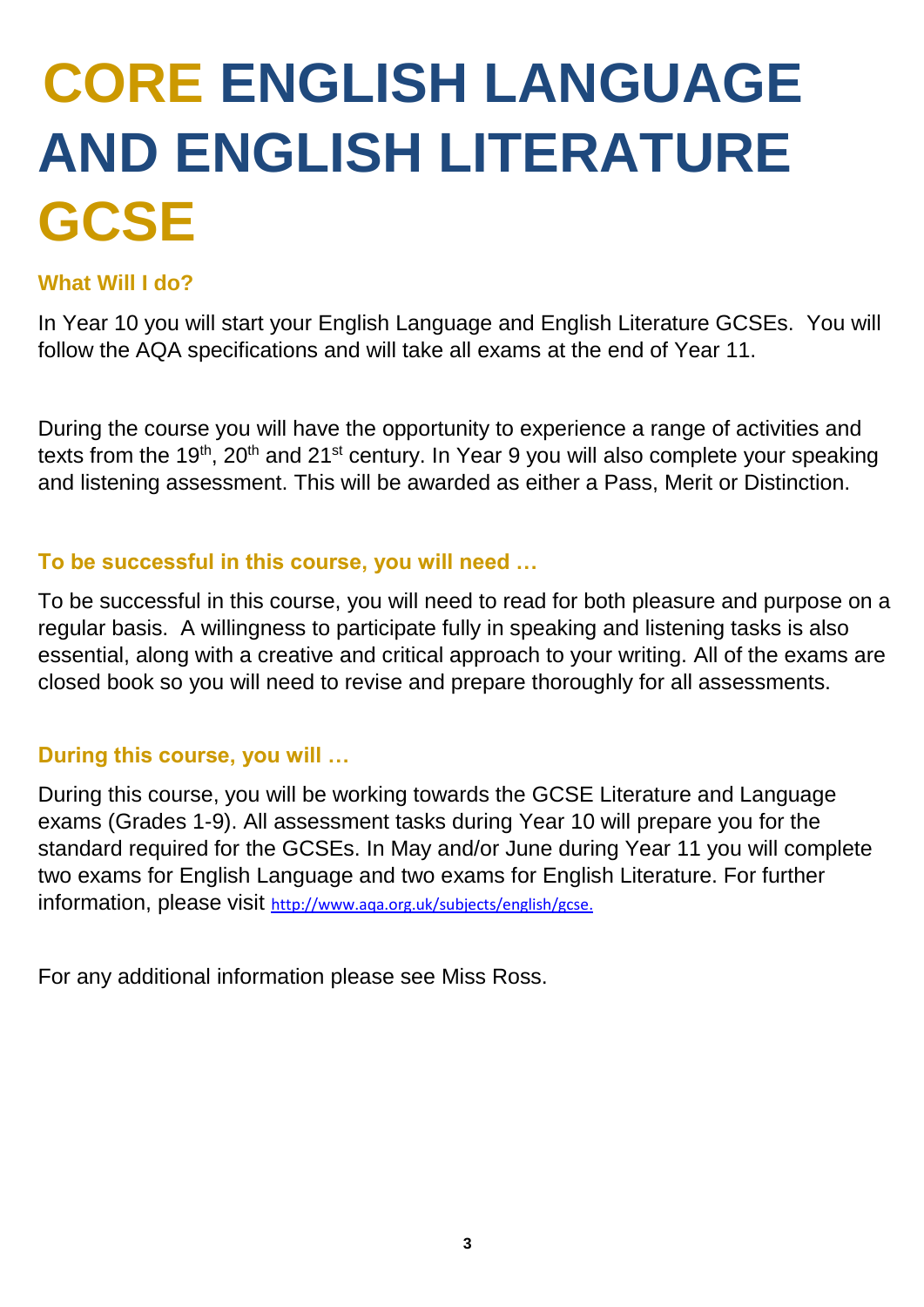## **CORE MATHEMATICS GCSE**

## **What Will I do?**

During this course you will continue to study all aspects of Mathematics and build upon the work covered in KS3. We will be following the GCSE course and all students will take the exam at the end of Year 11. There are 3 exam papers. One non-calculator and two calculator papers.

## **To be successful in this course, you will need …**

To be successful in this course, you will need to build upon the progress you have made in KS3, complete all work set, participate fully in class, bring the correct equipment to lessons including protractor, compass and calculator, and develop independent learning skills to help you prepare for the examination.

## **During this course, you will ...**

During this course, you will complete GCSE at either Foundation or Higher level. There is no course work in GCSE Mathematics.

For further information see Mr Humphrey.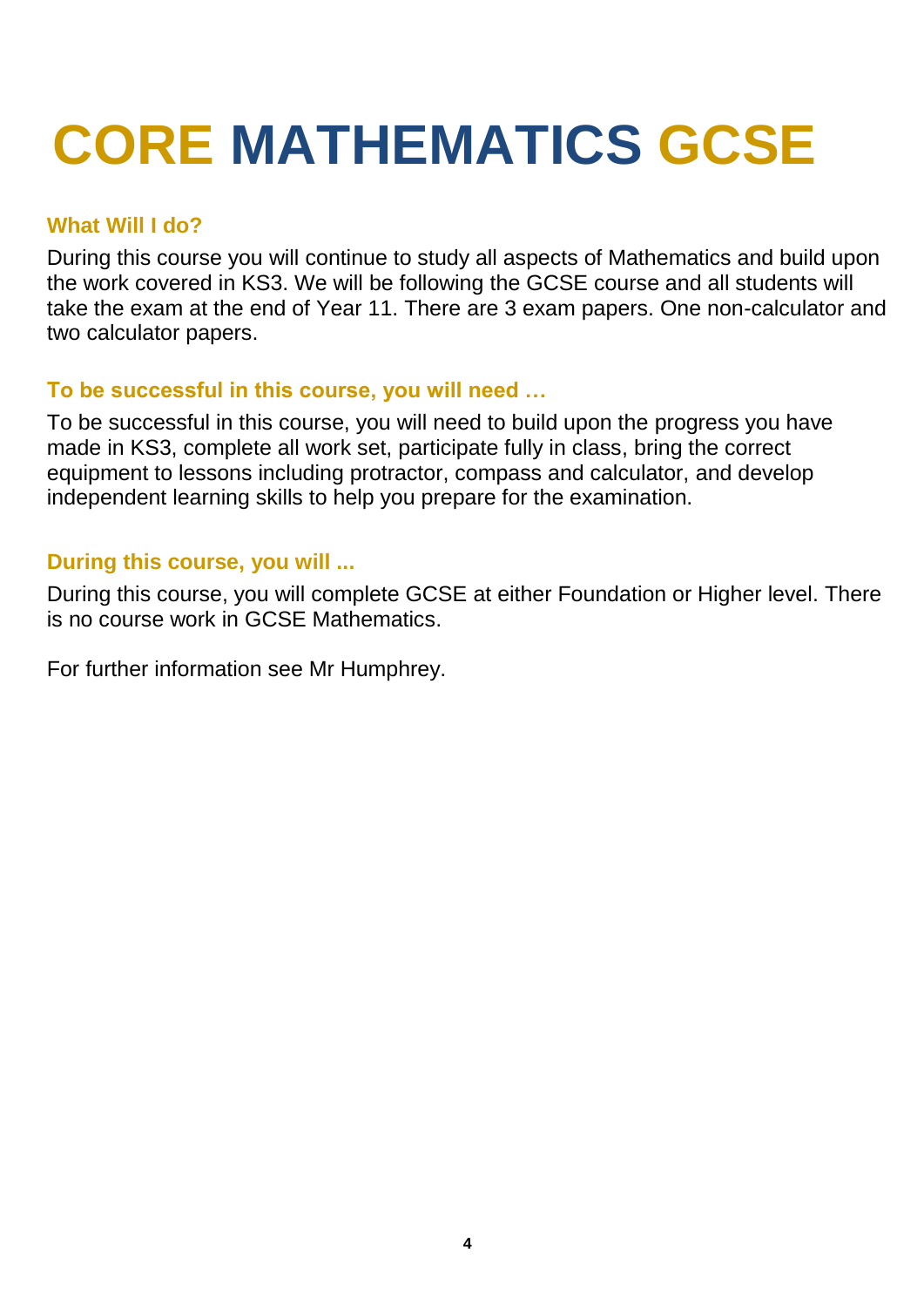## **CORE COMBINED SCIENCE GCSE**

## **What will you do?**

Students will continue to develop an understanding of the essential concepts in Science (within all three science disciplines: biology, chemistry, and physics) whilst preparing students for the demands of Year 11.

Students will study the AQA specification in Combined Science (Trilogy) and take exams at the end of Year 11.

## **To be successful in this course, you will need …**

To be successful in this course, students will need to revise thoroughly and continuously throughout the course for each unit test as well as any Pre-Public Exams or terminal exams. Students will also need to read around the subject to develop their understanding and ensure any work missed through absence is completed.

## **During this course, you will …**

Students will complete six external written exams and be tested on the content of the course as well as the practical skills they developed over the two years. Students will be awarded 2 GCSEs for Combined Science.

After achieving these qualifications, students may be able to progress to KS5 science courses including both A-levels and BTEC Level 3 Applied Sciences.

For further information see Dr Adams.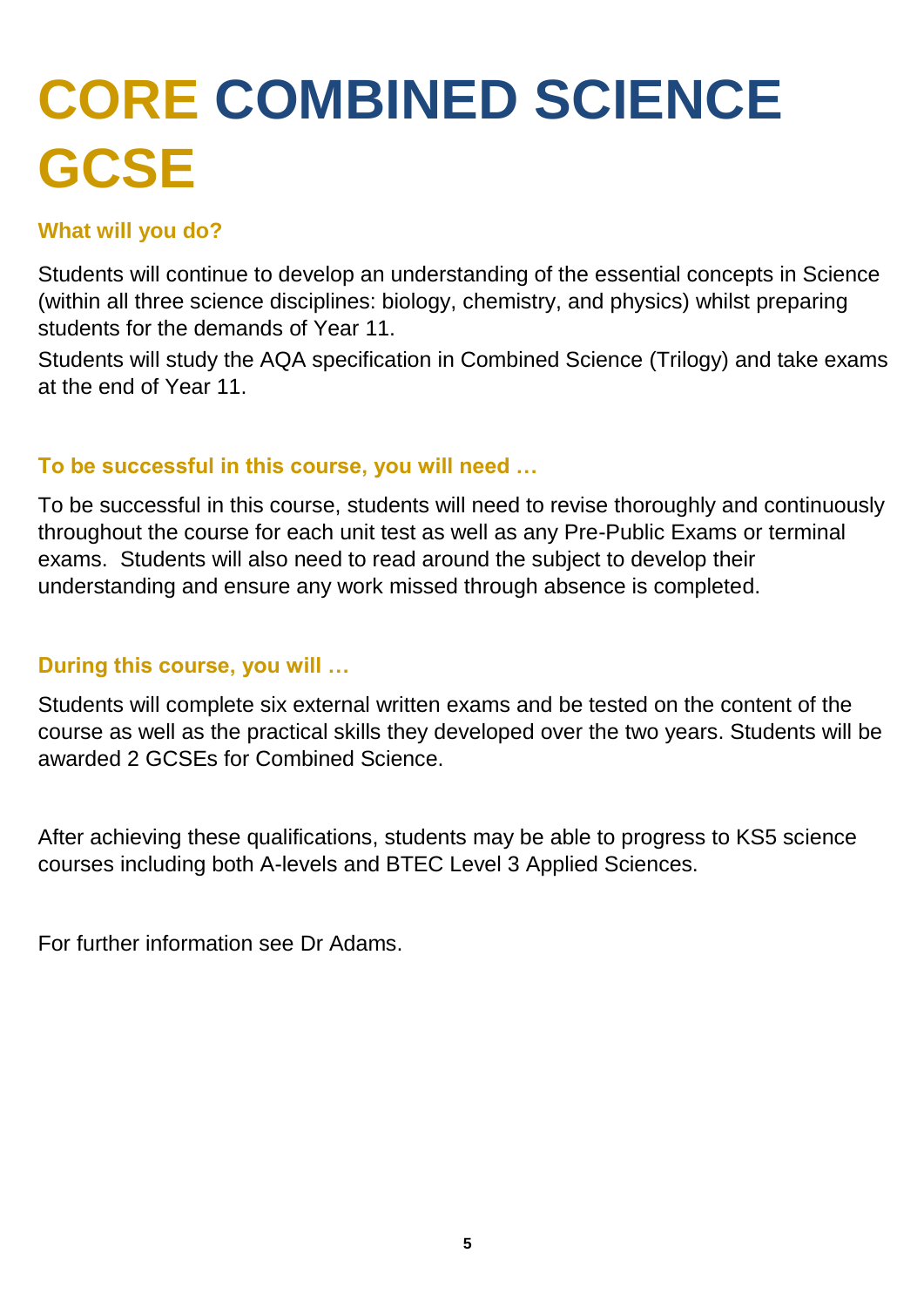## **CORE PHYSICAL EDUCATION**

### **What Will I do?**

Within core PE you will take part in two single practical PE lesson a week. Throughout the year you will take part in a variety of sports rotating each half term. Activities will include both team and individual sports with focus on increasing your personal skills, competence, tactical knowledge and fitness in these activities. We aim to provide opportunities to take part in activities off site, along with specialist activities taught by outside coaches. .

### **To be successful in this course, you will need …**

In order to be successful you will need to approach a range of activities with a positive attitude and be able to work well with others. Correct kit for all lessons is needed.

## **During this course, you will …**

Activities within core PE could include; badminton, volleyball, trampolining, cheerleading, hockey, dance, gymnastics, rugby, tag rugby, basketball, zumba, football, cricket, fitness, athletics and rounders. Other sports are constantly added and student voice is used to identify the activities each group would enjoy the most.

In core PE the aim is to further develop your core values and leadership skills alongside the development of sporting knowledge and skills which will allow you to continue competing in sport, training or simply enjoying physical activity once you leave school.

An understanding of physical literacy, a healthy active lifestyle and core values such as leadership, independence and resilience are embedded in the learning as well as allowing the opportunities to develop and apply your tactical and strategic thinking.

For further information see Mr Douglas.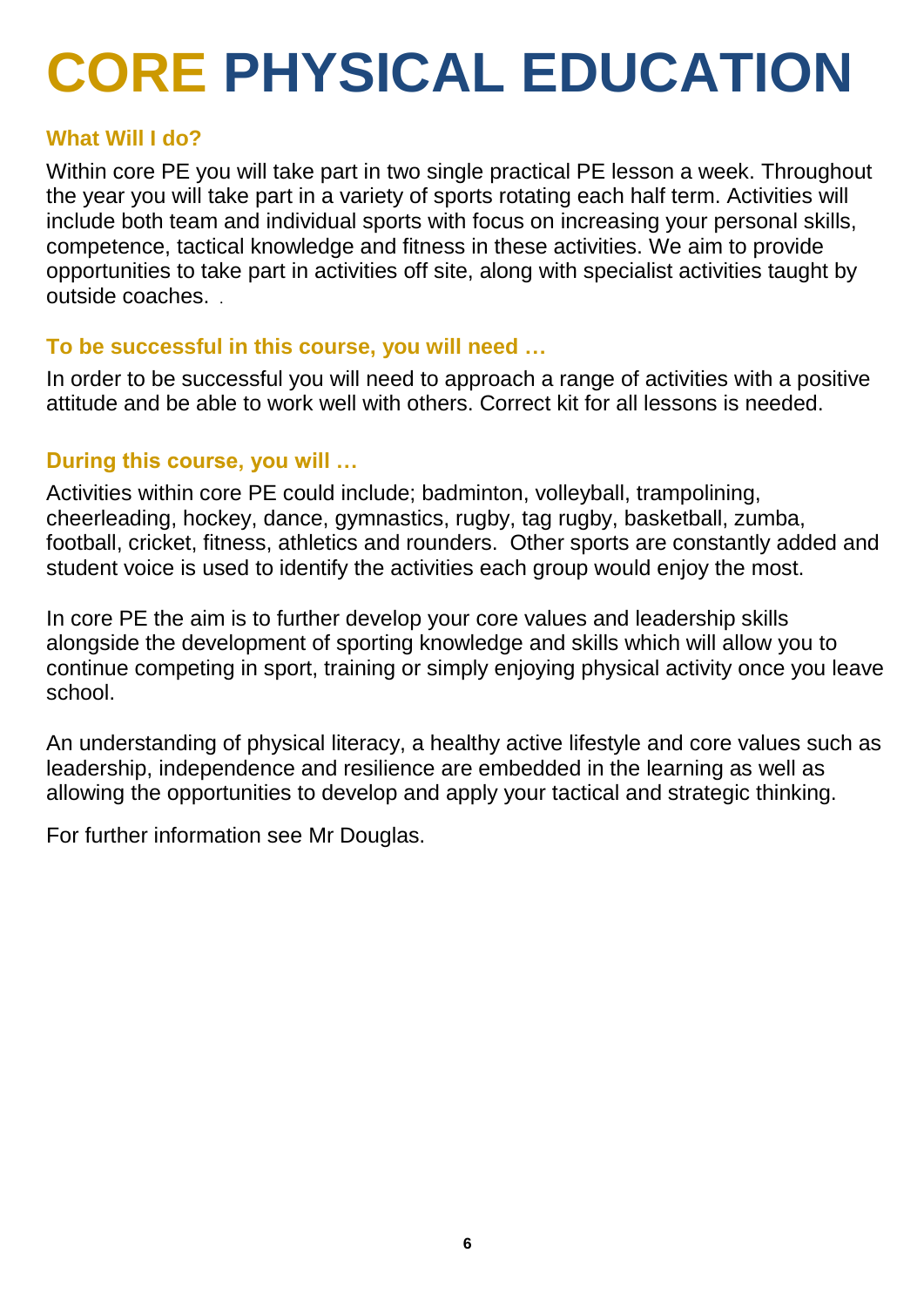## **CORE EPR**

## **What Will I do?**

In core EPR you will learn about a range of topics linked to:

- Ethics
- Philosophy
- Religion

In Core EPR, you will follow the Devon SACRE guidelines which define the compulsory aspects that must be covered during your time at school.

In your lessons you will discuss, debate, and engage with current affairs and challenge your ideas and beliefs about a range of relevant life issues.

You will be building on work covered in KS3 EPR where you will have tackled issues such as relationships, life and death, the world and the origin and value of human life from both religious and non-religious viewpoints together with the beliefs and teaching of world religions.

## **To be successful in this course, you will need …**

The desire to question and evaluate different viewpoints as well as a willingness to contribute to class discussions and debates. You will love questioning everything and arguing (respectfully) with your peers about challenging questions. You will need to work hard and complete homework.

## **During this course, you will …**

In EPR, you are encouraged to think logically, critically and methodically which will prepare you for Further Education or the world of work in areas such as management, teaching, business, social work, childcare etc. You will cover a range of ethical, philosophical and religious issues where you will be encouraged to think about the concepts of right and wrong and develop an understanding of human morality and ethics.

For further information see Miss Searle or Mrs Bartlett.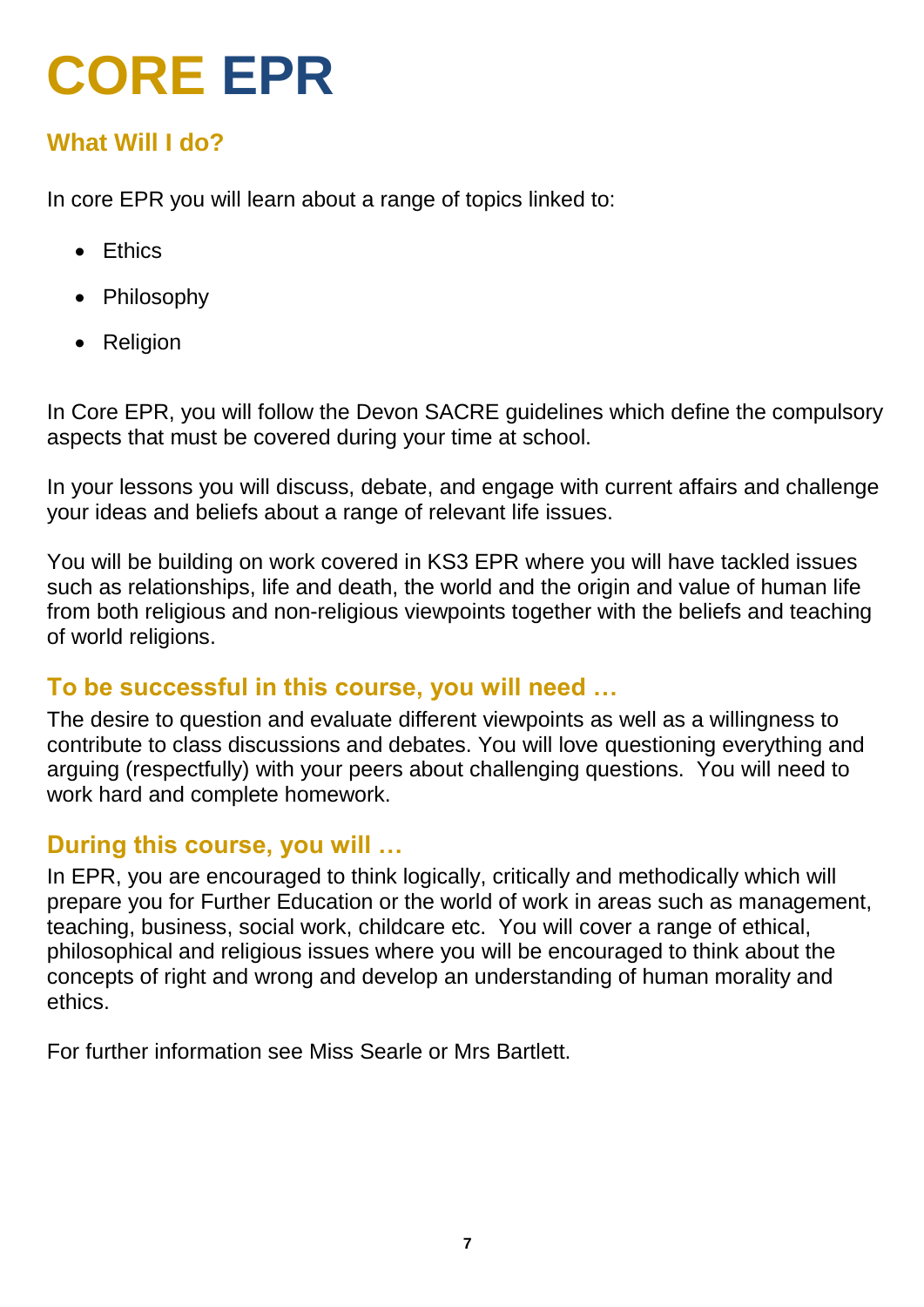## **CORE PSHE EDUCATION**

#### **What Will I do?**

We believe that every student should leave school as a well-rounded young person able to make a positive contribution to society. With this in mind, we have developed our curriculum to include a Personal, Social, Health and Economic Education (or PSHE for short) lesson once a fortnight. In essence, PSHE at Teignmouth Community School is the subject through which students develop the knowledge, skills and attributes they need to keep themselves healthy and safe, and prepared for life and work both now and in the future.

#### **To be successful in this course, you will need …**

A positive, open mind with the ability to think critically and challenge viewpoints. You will need to relate what you do in the school curriculum to everyday life to see how they contribute to each other and can help you both now and in your future.

#### **During this course, you will cover…**

Health & Wellbeing:

- Mental health and ill health, stigma, safeguarding health, including during periods of transition or change
- The influence and impact of drugs, gangs, role models and the media
- Self-efficacy, stress management, and future opportunities
- Responsible health choices, and safety in independent contexts

Living in the Wider World:

- Employability and online presence
- Preparation for and evaluation of work experience and readiness for work
- Application processes, and skills for further education, employment and career progression

Relationships:

- Relationships and sex expectations, myths, including the impact of the media and pornography
- Communities, belonging and challenging extremism
- Personal values, assertive communication (including in relation to contraception and sexual health), relationship challenges and abuse
- Different families and parental responsibilities, pregnancy, marriage and forced marriage and changing relationships

There is no examination in this course. For further information please see Ms. Moloney.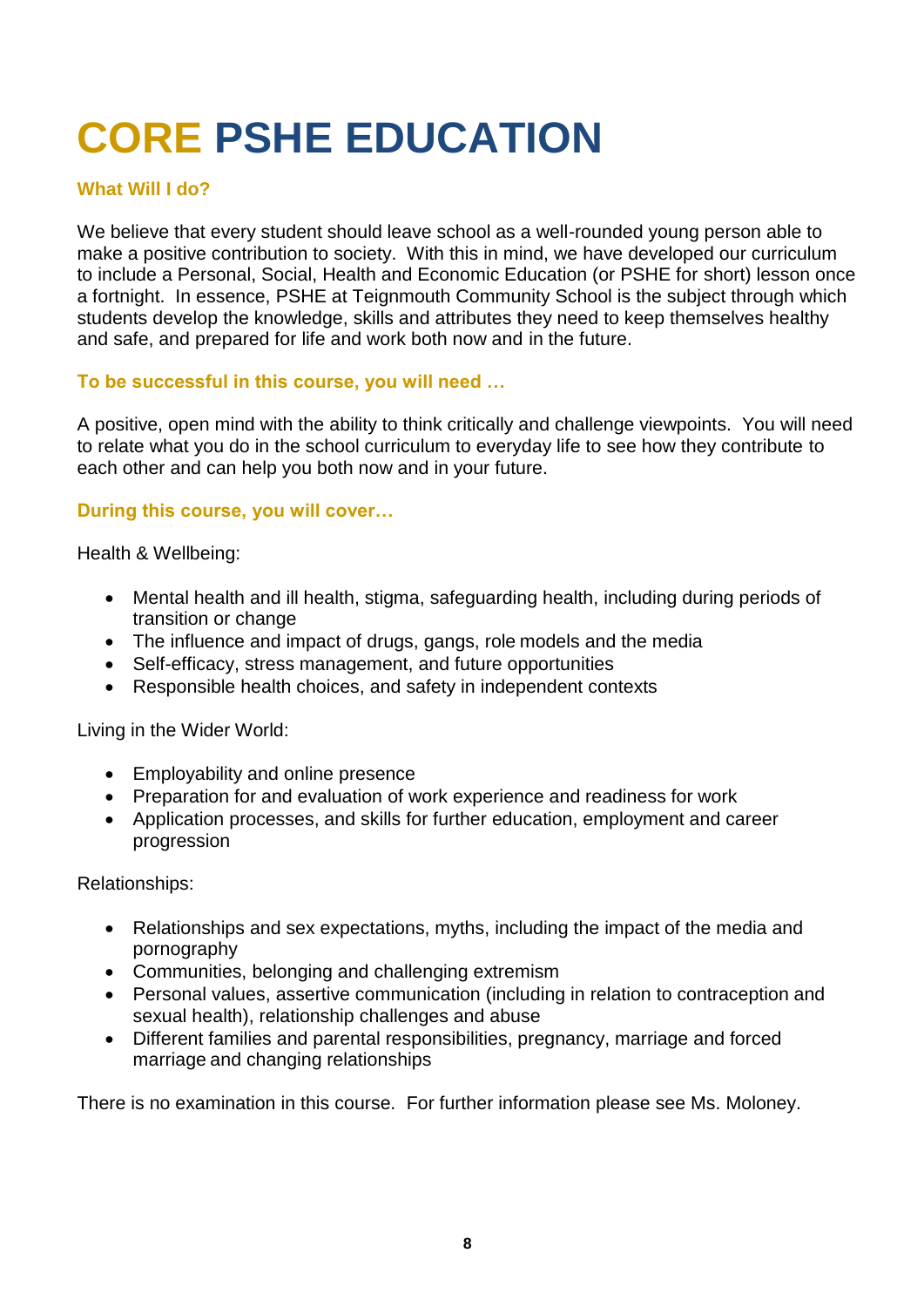# **ART AND DESIGN GCSE**

## **What Will I do?**

During the course you will learn a wide range of practical skills all supported through art, history and cultural contexts. The skills that you develop will include traditional drawing, painting, three dimensional work such as ceramics and card construction, as well as printmaking and new media such as photography. You will be sourcing ideas through your powers of observation and your imagination.

## **To be successful in this course, you will need …**

To be successful in this course, you will need to have taken a keen interest in Art and Design activities throughout Years 7,8 and 9. You will gather together a portfolio of your practical and theoretical work throughout the course, known as Unit 1, which will count for 60% of the final marks. In the last term of the course you will be set an external assignment which carries the other 40% of the marks. As with all GCSE Art courses, homework forms a big part of the coursework and you will be expected to complete the given tasks on a weekly basis in your sketchbooks. These tasks carry many of your final marks and form a big part of your learning. You will need to have independent learning skills and be happy to undertake practical and theoretical work at home to support your classroom based learning.

## **After you have completed this course you could …**

During this course, you will have been working towards achieving a GCSE qualification. After you have finished this course you may be able to progress onto further post-16 courses. This in turn can take you on towards a degree and a career in the visual arts e.g. graphic design, illustration, advertising, theatre and events design, 3D design, TV, and so on.

For further information see Mrs Wilson or Miss Ousley.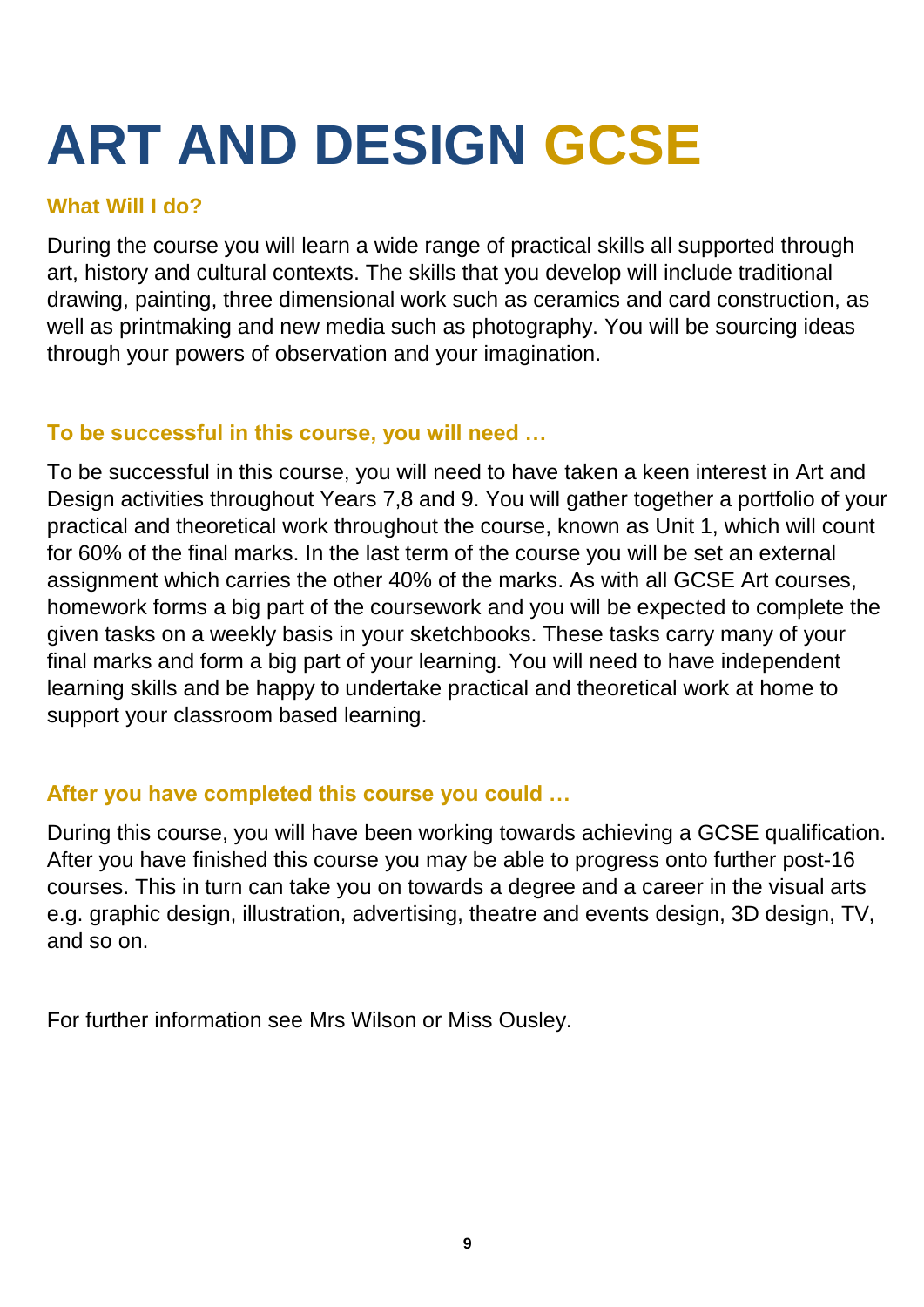# **Business Studies GCSE**

### **What will I do?**

Learn about the world of business and study what makes someone a successful business person. You will find out how to develop an idea, spot an opportunity and turn that into a successful business. You will investigate existing companies, both large and small and understand business finance. You will get an understanding of the importance of business and trade to the local, national and world economies and the factors that can influence economic growth. You will learn from visits to businesses and visiting speakers. Annually we play the interactive student investor challenge to learn about the stock market.

### **To be successful in this course, you will need …**

To be successful in this course, you will need a real interest in business, perhaps you have wondered about recession, inflation and tax, or had an idea that could work as a business. Come and learn all about it and how to be the next entrepreneur and what successful people like Lord Sugar and Sir Richard Branson did to make their fortunes.

## **During this course, you will cover ...**

During this course, you will be assessed through two examinations at the end of Year 11 which will consist of factual question and answer elements in addition to open elements where you will apply your business skills to develop a solution based on the evidence provided.

After you have finished this course you will be able to progress to a Level 3 course which will allow you to go to University and study Business or go straight into employment either directly or through an apprenticeship scheme.

For further information see Mr Feeney.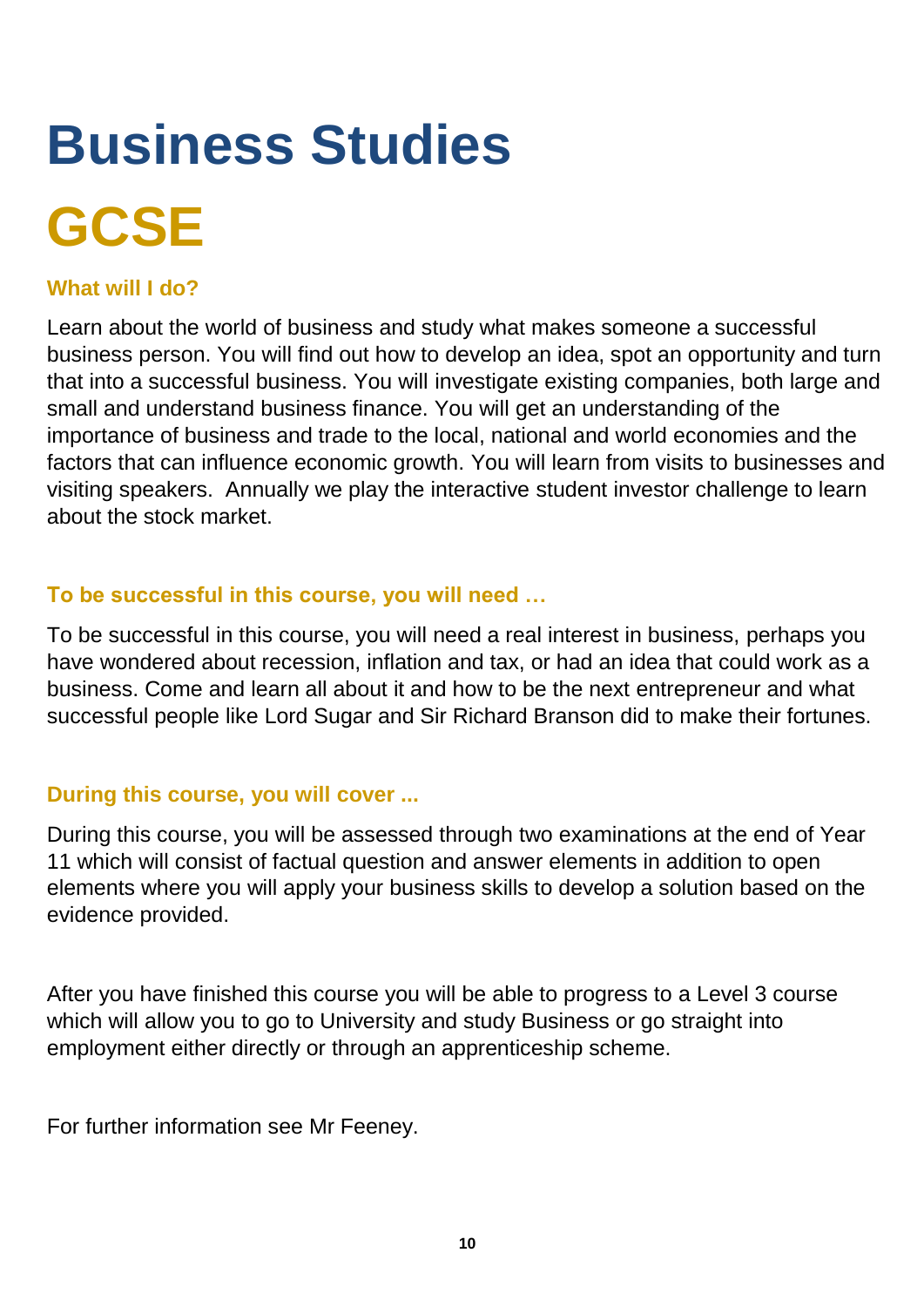## **COMPUTER SCIENCE GCSE**

## **What will I do?**

You will study GCSE Computing and develop an in-depth understanding of how computer technology works. You will investigate computer programming and look at what goes on behind the scenes in computing. The course will help develop your critical thinking and engage with technology and technology related careers.

## **To be successful in this course, you will need …**

To have a keen interest in computers, other technology and be interested in looking at programming.

## **During this course, you will cover ...**

During this course you will study two areas, computer systems and algorithms and programming.

Computer systems looks at how and why a computer does what it does, that by processing binary 0's and 1's computers are able to solve complex problems in a laboratory as well as allowing people to create simple documents for the workplace. You will gain an understanding of how networks (including the internet) work in addition to the kind of threats there are to computer systems. You will also look a the wider implications of a society increasingly reliant on technology by considering elements such as e-waste, social and cultural freedoms and the future in regards to quantum computing and the applications of artificial intelligence.

Algorithms and Programming will allow you to develop computational thinking skills to enable you to break down complex problems into smaller manageable tasks. You will also develop programming skills through learning about programming syntax and applying this to a variety of programming languages, for data analysis such as python, database management such as SQL and web applications such as HTML, CSS and PHP.

For further information see Mr Feeney.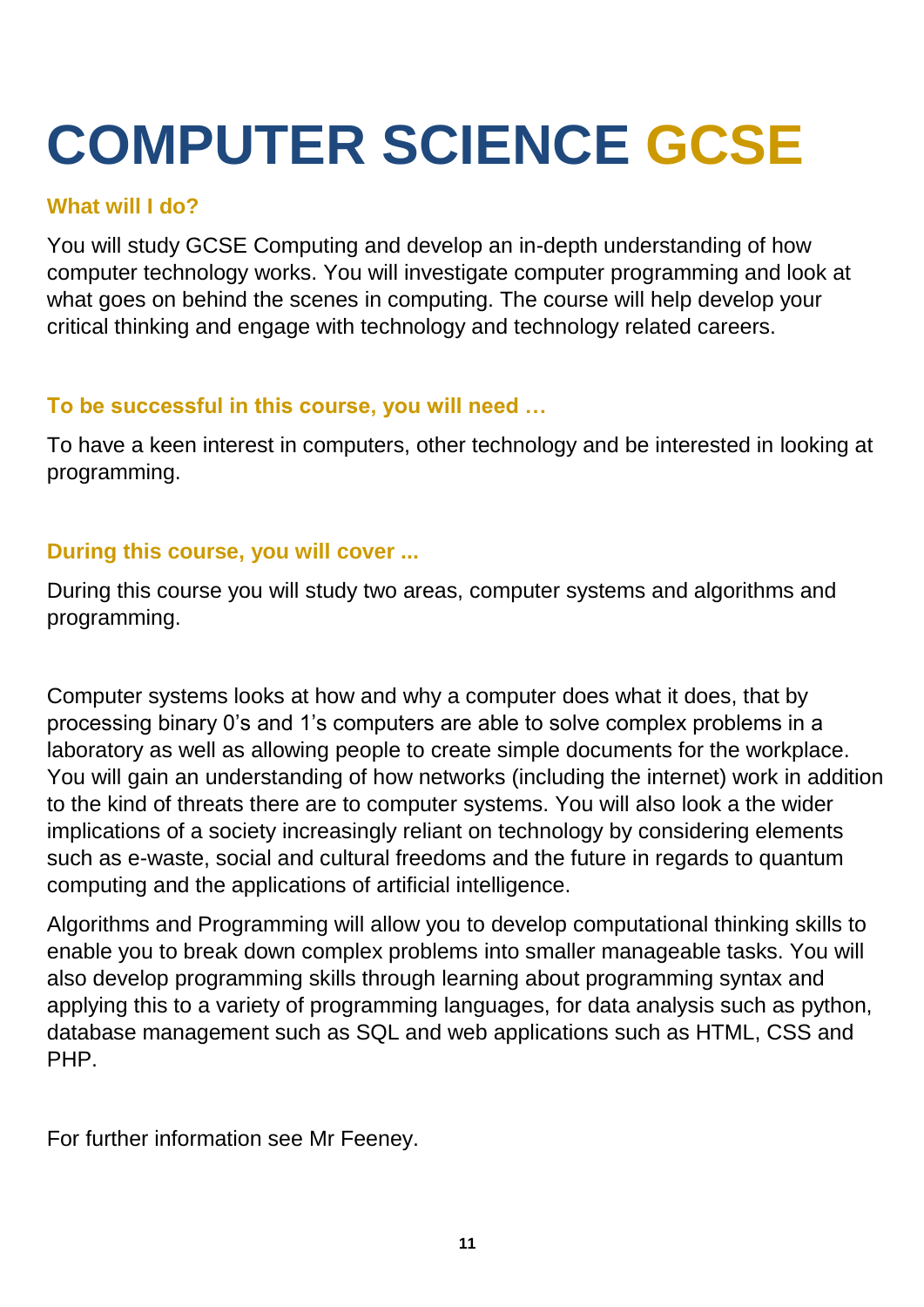# **CONSTRUCTION BTEC AWARD**

This is a work-related Level 2 qualification (one GCSE), reflecting the skills, knowledge and understanding required in the Construction Industry. The course provides opportunities for students to develop a range of skills and techniques, personal qualities and attitudes, essential for a successful career, through work-based apprenticeships, or for progression into both further and higher education. This qualification is supported by the Construction Industry Training Board (CITB) and forms a valuable introduction to the industry.

This course is designed to link directly with industry. This course will ideally suit those students who want to gain the knowledge they will need to complete their own household repairs; become an apprentice in a related field or extend to a Level 3 construction qualification.

The BTEC Award currently has three mandatory units and one specialist unit that have a combined total of 120 guided learning hours, for the complete qualification. The mandatory units will require written evidence in the form of technical reports while the optional module will require a high percentage of practical work which will demonstrate the students' skills to a given level or specification. All units are assessed on a Pass, Merit or Distinction basis.

The current Mandatory Units are:

Unit 1:The Structure of the Construction Industry.

Unit 2: Scientific and Mathematical Applications for Construction

Unit 3:Exploring Health, Safety and Welfare in Construction.

The Optional Units could include:

- Exploring Carpentry and Joinery.
- Construction Methods and Techniques for Low-rise Domestic Buildings.
- Exploring Trowel Operations.
- Construction Drawing Techniques.
- Exploring Painting and Decorating.
- Exploring Building Services Techniques in Construction.

These modules are largely practical with related and supporting theory. The course will require the student to work to industry standards and wear PPE.

Who should I see if I want information?

Mr Hawker or Ms Edwards

[mark.hawker@teignmouthschool.co.uk](mailto:mark.hawker@teignmouthschool.co.uk)

joanne.edwards@teignmouthschool.co.uk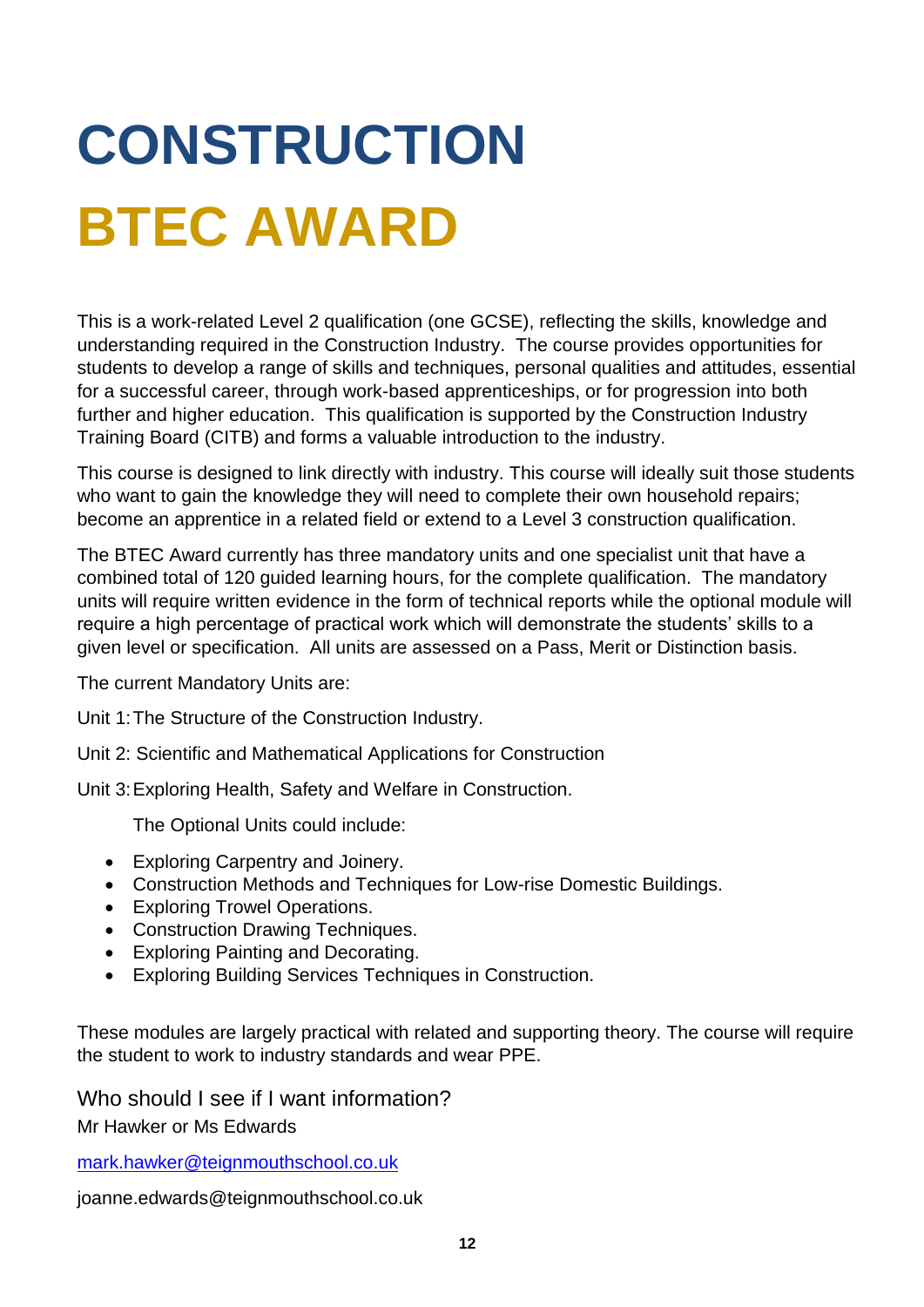# **CREATIVE MEDIA PRODUCTION BTEC (Level 2)**

### **What will I do?**

You will develop skills in developing electronic products for consumers using professional software packages. This course focuses on the design and creation of digital assets for use in your final products. The course consists of three units of work, the first examines audio/moving, print and interactive media products(web, game, AR, VR), unit two looks at developing skills in creating assets for use in those three media product types and unit three looks at an extended project in developing a response to a brief using your media of choice.

### **To be successful in this course, you will need …**

You will be curious, creative and enjoy using a computer to create and repurpose media whether it is creating, movies, posters, games VR experiences or special effects. You will have an eye for design and be able to "think outside the box", having a good imagination is essential to be able to realise your creative idea on the screen.

## **During this course, you will cover ...**

The course is all about creating content for end users, in this course you will cover aspects such as digital video creation and editing, web design, elements of app development. You will develop a critical understanding of digital media in terms of print layout and design and photo editing skills in addition to developing creative experiences with interactive media such as video game development and emerging technology in Augmented and Virtual reality

This course is a superb stepping stone to study at TCS6 where you will be able to progress to Cambridge Technical Level 3 in IT, Level 3 Creative Media or A-level Computer Science.

For more information see Mr Feeney.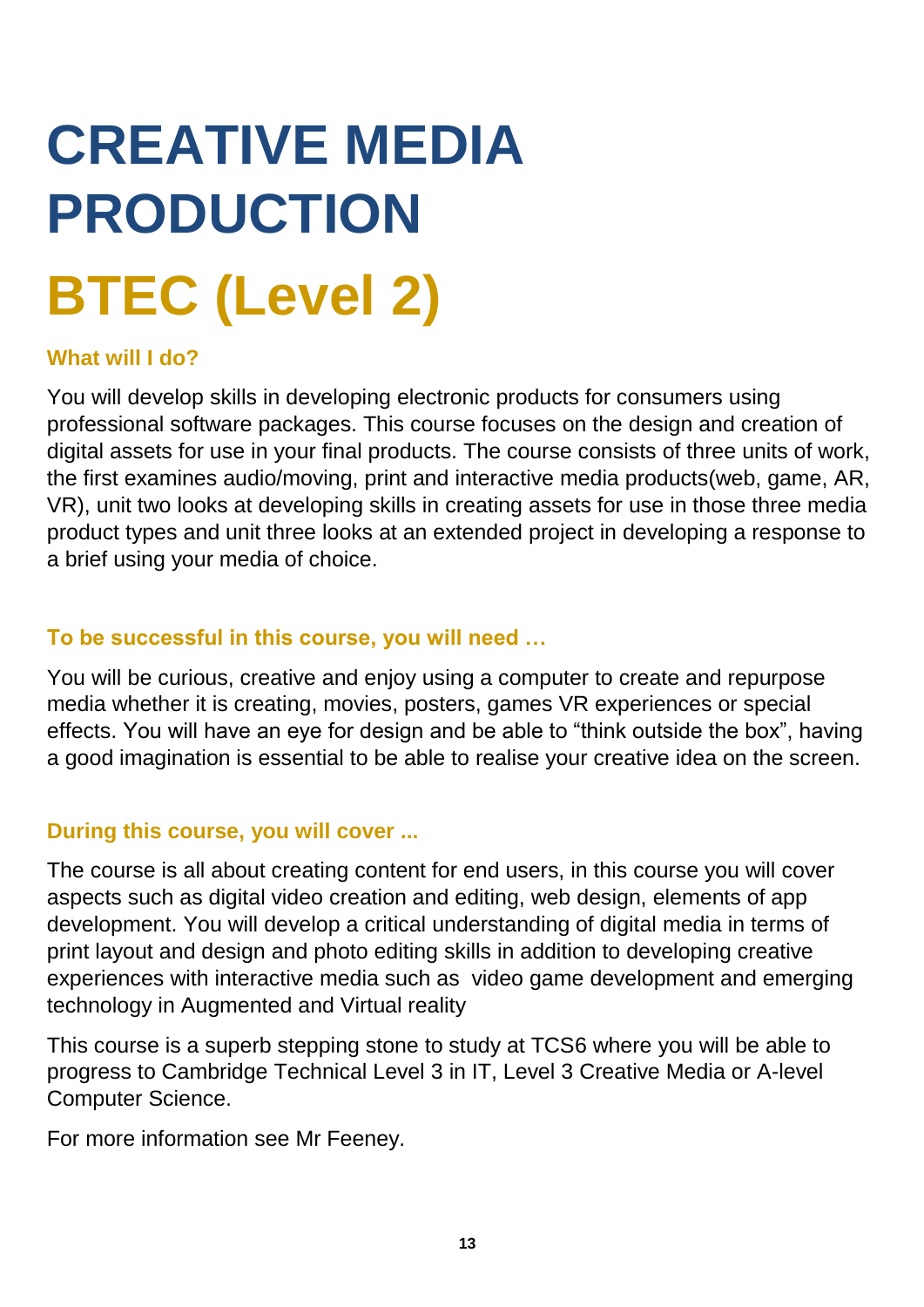## **Design & Technology (Timbers specialism) GCSE**

## **What Will I do?**

Students will develop critical-creative thinking, problem spotting and problem solving skills. This knowledge will then be harnessed with key maths and related scientific understanding to design and make prototypes that solve authentic real-life problems. In this course, students will iteratively design and manufacture prototypes using their practical skills, computer aided manufacturing and 3D printing. It is a highly creative course which allows learning through practical activity.

Students will gain a core knowledge of a wide range of materials however, they will need to specialise in one particular material area which will be either, natural and manufactured timbers.

This syllabus will examine students in two ways. 50% of the marks will come from an 'Iterative design challenge'. Learners will produce a portfolio of design work and one final 3D prototype. This will be nonexamined assessment. The 50% written paper will then test students on both their 'Core' knowledge of design and technology principles and their 'in depth' knowledge from the Timber pathway.

### **To be successful in this course, you will need …**

GCSE Design and Technology will suit students who like learning through practical experimentation. They will enjoy working with new materials, processes and techniques. They will relish being stretched to the limit and challenged to learn new skills and technology. They will ideally have a creative nature and like problem solving.

### **During this course, you will cover ...**

Year 10 will have a strong practical and core knowledge focus with a wide range of exciting products produced in a range of material areas. There will be an emphasis on the iterative design process where students continually evaluate their own work to make incremental improvements. Key technical knowledge will be gained in the full range of materials which includes woods, metals, plastics, boards, textiles, modern materials and smart materials. Science and Maths knowledge will be practically applied when testing material properties, forces of movement and electronic systems and processes. Maths knowledge will be applied within the context area to make calculations in cost, profit, material area and units of measurement.

Throughout the 2 years of study, students will analyse a wide variety of products looking at function, materials, sustainability, ergonomics and aesthetics. In Year 11 students will focus on their design and make challenge coursework from a selection of context areas supplied by the exam board as well as preparing for their written exam.

Design and Technology is the pivotal subject in STEM (Science, Technology, Engineering and Maths). STEM based careers remain a key focus area for many of the emerging jobs and industry in the world.

For further information see Ms Edwards or contact:

joanne.edwards@teignmouthschool.co.uk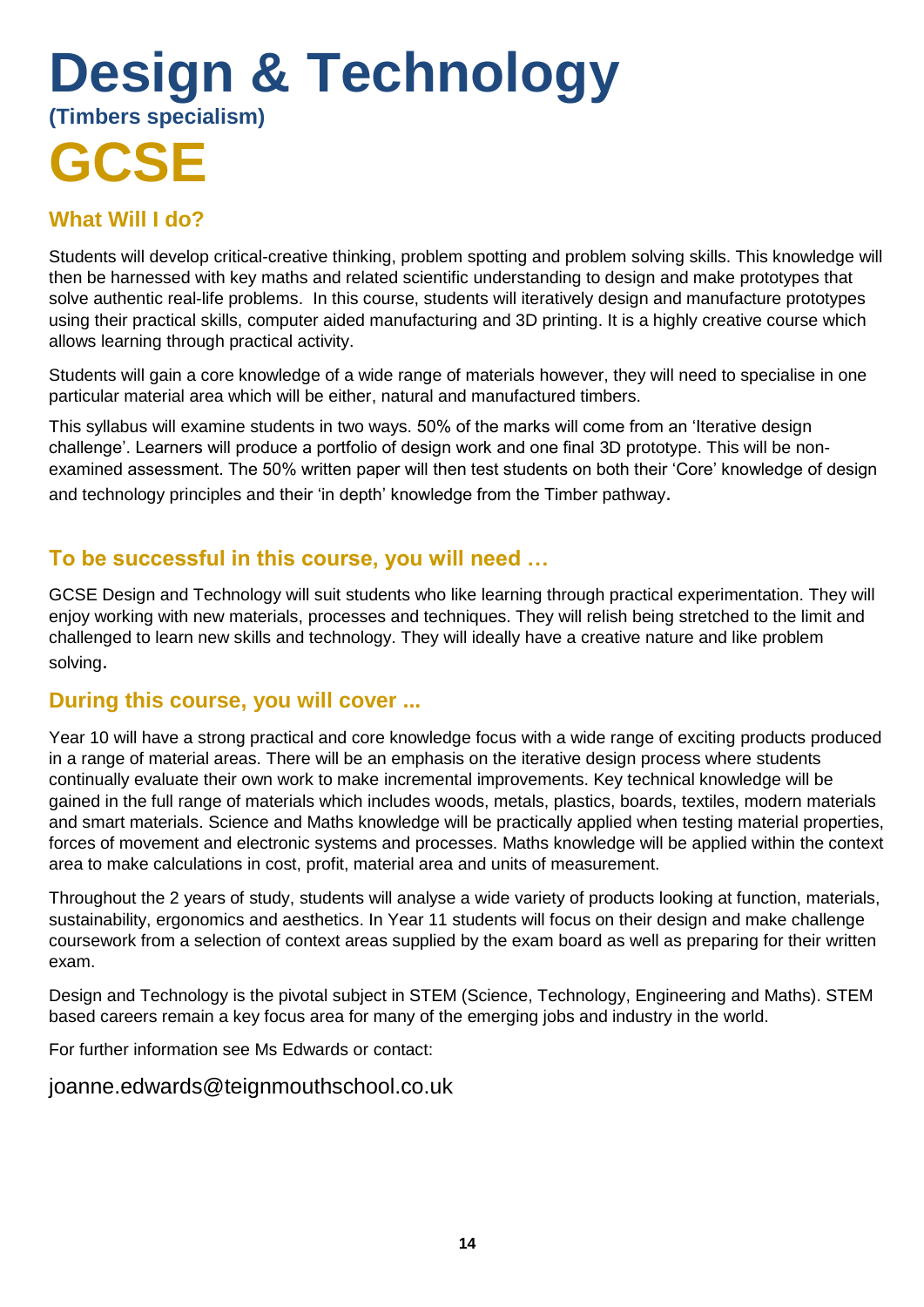# **PERFORMING ARTS: DRAMA BTEC Level 2**

#### **What Will I do?**

Over the two year acting course you will develop skills, both as a performer and creator of theatre. You will explore in depth, techniques associated with the key practitioners that have shaped modern theatre; applying this knowledge to play text and devised work based on a range of stimuli from Shakespeare to Sword Combat.

#### **To be successful in this course, you will need …**

You will need to have demonstrated a real enthusiasm and engagement in Drama during KS3. This is a practical, performance based course which requires you to fully participate as a performer. In order to succeed on the course you will need to demonstrate commitment, concentration and a willingness to collaborate effectively with others. In addition, you will be expected to rehearse after school for key assessments and exams.

#### **During this course, you will cover ...**

You will cover a broad range of acting styles and theatrical approaches to equip you as an effective creator and performer of theatre. The work is structured to simulate what it is like to train and work as an actor in this exciting and dynamic creative field. The course will provide you with a Level 2 BTEC Tech Award in Performing Arts (Acting). GCSE Equivalent.

#### **Components address the following:**

**Component One:** An understanding of the key practitioners of modern theatre and how to apply their methods.

**Component Two:** Developing your voice and physicality to enable you to create clearly defined characters and improve your versatility as a performer

**Component Three:** Learning effective devising skills to shape and create original and imaginative theatre from a stimulus.

#### **Beyond Level 2 Drama:**

The course can lead onto a Level 3 qualification in Acting or a related area. Drama is also excellent at developing confidence, communication and creative thinking skills which are desirable qualities for employment as well as valuable life skills.

For any further information on the course, please see Mr Mearns.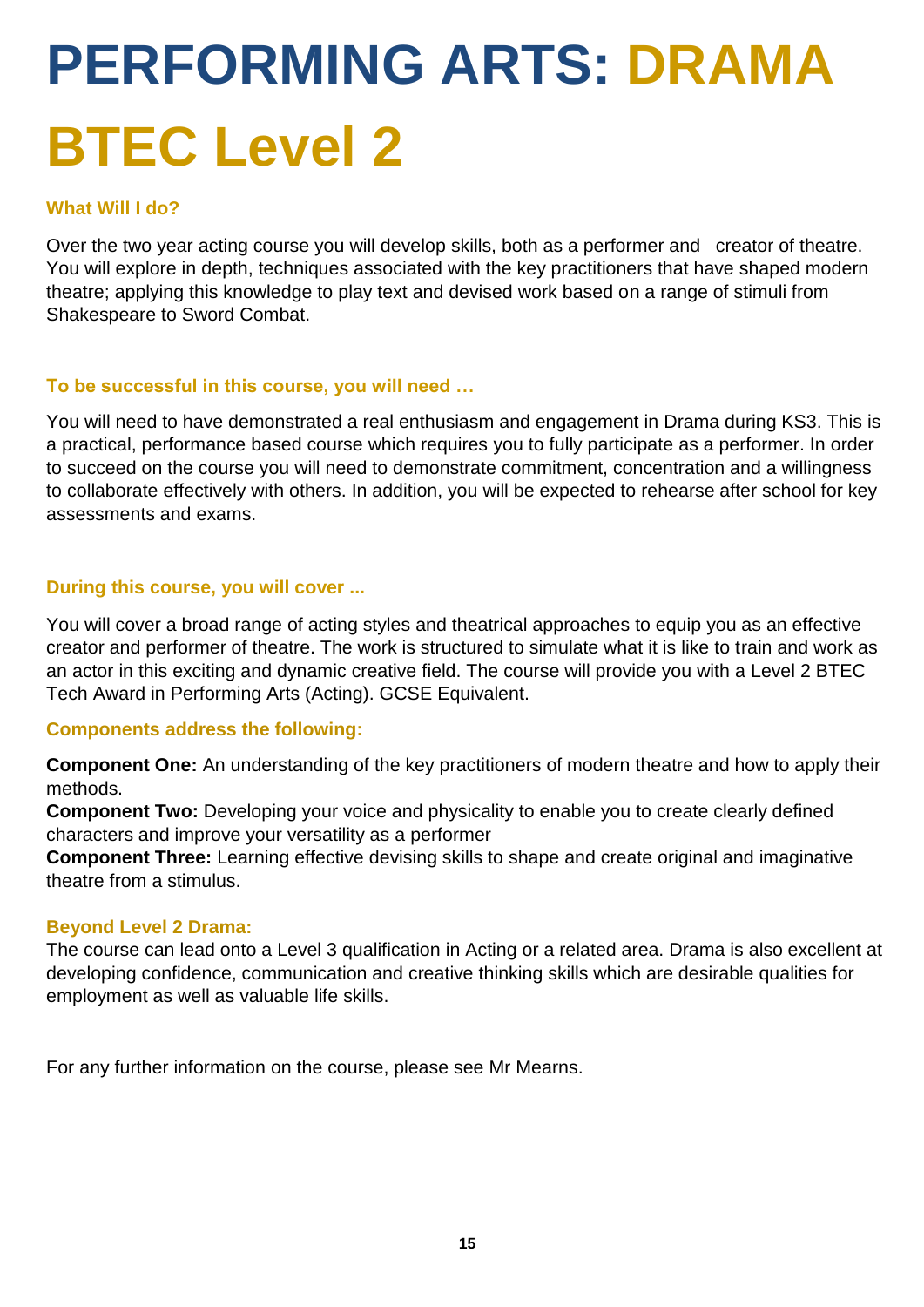## **ENGINEERING BTEC Level 2**

#### **What Will I do?**

This BTEC Level 2 Tech Award in Engineering looks at: embedding a wide range of engineering skills; studying new developments in materials and engineering technology through a broad range of industrial visits; investigating and working to high levels of health and safety; using computer aided design in 2D and 3D packages, manufacturing and making prototypes to detailed specifications; understanding sectors of engineering and the structures of local and multinational companies; investigating engineered products through analysis and disassembly and understanding metals and polymers through their properties and working characteristics. The focus of the course will be to provide an engaging, robust and broadbased introduction to engineering which reflects the needs of employers and higher and further education professionals.

#### **To be successful in this course, you will need …**

To be able to focus on the task in hand. You will be expected to work safely at all times. You will enjoy problem solving and will be capable of working independently. You should be able to work with accuracy and care. You will be a practical person who enjoys the workshop environment. You will enjoy a challenge and will not give up when things do not go to plan the first time around. You will be well organised and have good time management skills. You will also be prepared to come in outside of lessons if you fall behind schedule or need more one to one help.

The biggest factor is that the student is genuinely interested in the subject and is prepared to work hard. This course is demanding in its high levels of coursework evidence which will require sitting at a computer and working practically.

#### **During this course, you will cover ...**

During this course, you will complete both written portfolio evidence and practically assessed tasks in the first two units of work. In unit 3 – the external exam; learners will apply the developed skills they have learnt in problem solving, design and communication to respond to an engineering brief set by the exam board. The exam will take place in two parts over three and a half hours. Some of this will be supervised practical testing of materials and scientific principles.

Students will work in metals, plastics, electronics and smart materials to complete high quality work. They will aim to work to industry standards and follow detailed specifications.

The course can lead to a multitude of career options in Engineering, Architecture, Computer Aided Design or any of the 3D design fields. The course can also lead directly to an Engineering apprenticeship at 16 or onto a Level 3 Engineering course that students can take at TCS. The BTEC Level 2 Tech award is valued by employers in the engineering industry as well as leading to the BTEC Level 3 Engineering courses that are endorsed both by Universities, Engineering companies and the Royal Academy of Engineers who all have a hand in designing the criteria for the syllabuses.

For further information see Ms Edwards or contact: joanne.edwards@teignmouthschool.co.uk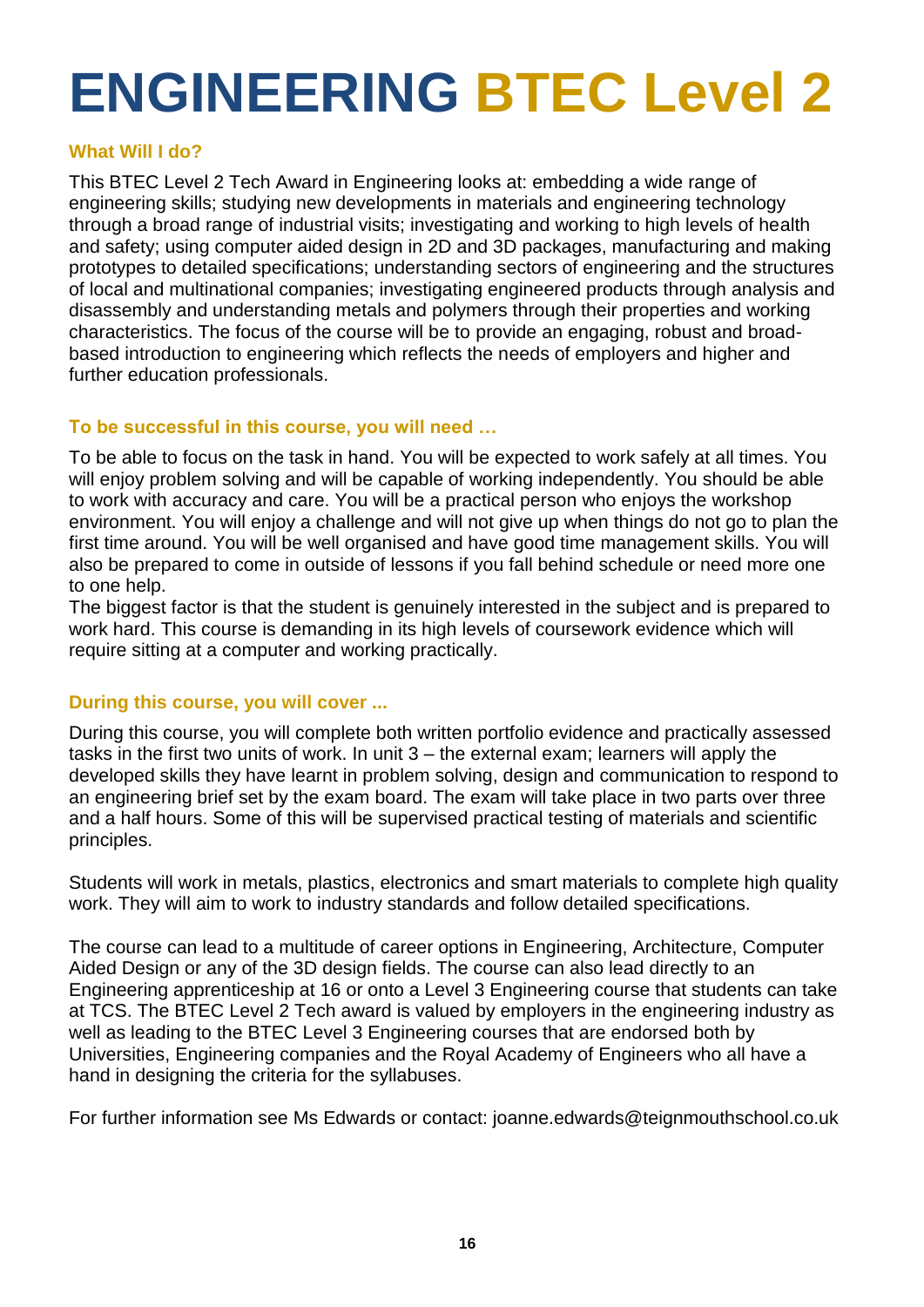## **GEOGRAPHY GCSE**

## **What will I do?**

During the course you will study a range of topics that will help you understand and explain the complex, diverse and fast changing world we live in. Topics are as diverse as investigating animal adaptations in the Amazon to improving slums in Rio de Janeiro.

## **To be successful in this course, you will need …**

To be successful in this course you will need to be interested in the world around you and how it works. You will want to know why it is the way it is and how it is changing. You will need to work hard, be open to feedback, work independently and be willing to on field trips.

## **During this course, you will cover ...**

For example: Challenge of Natural Hazards, Physical Landscapes in the UK, The Living World, Urban Challenges (megacities and slums), The Changing Economic World (development of countries), The Challenge of Resource Management and of course Fieldwork (at least two contrasting pieces).

After you have finished this course you will be able to progress on to do a wide range of Level 3 qualifications. Geographers are highly employable as they develop a vast range of transferable skills. No other subject prepares you quite as well for the future challenges of our planet. Whether you want to work for a multinational company, predict volcanic eruptions, travel the world, work for an aid agency, become an environmental campaigner or become Prime Minister – Geography is the subject for you.

For further information see Mr Johns or your Geography teacher.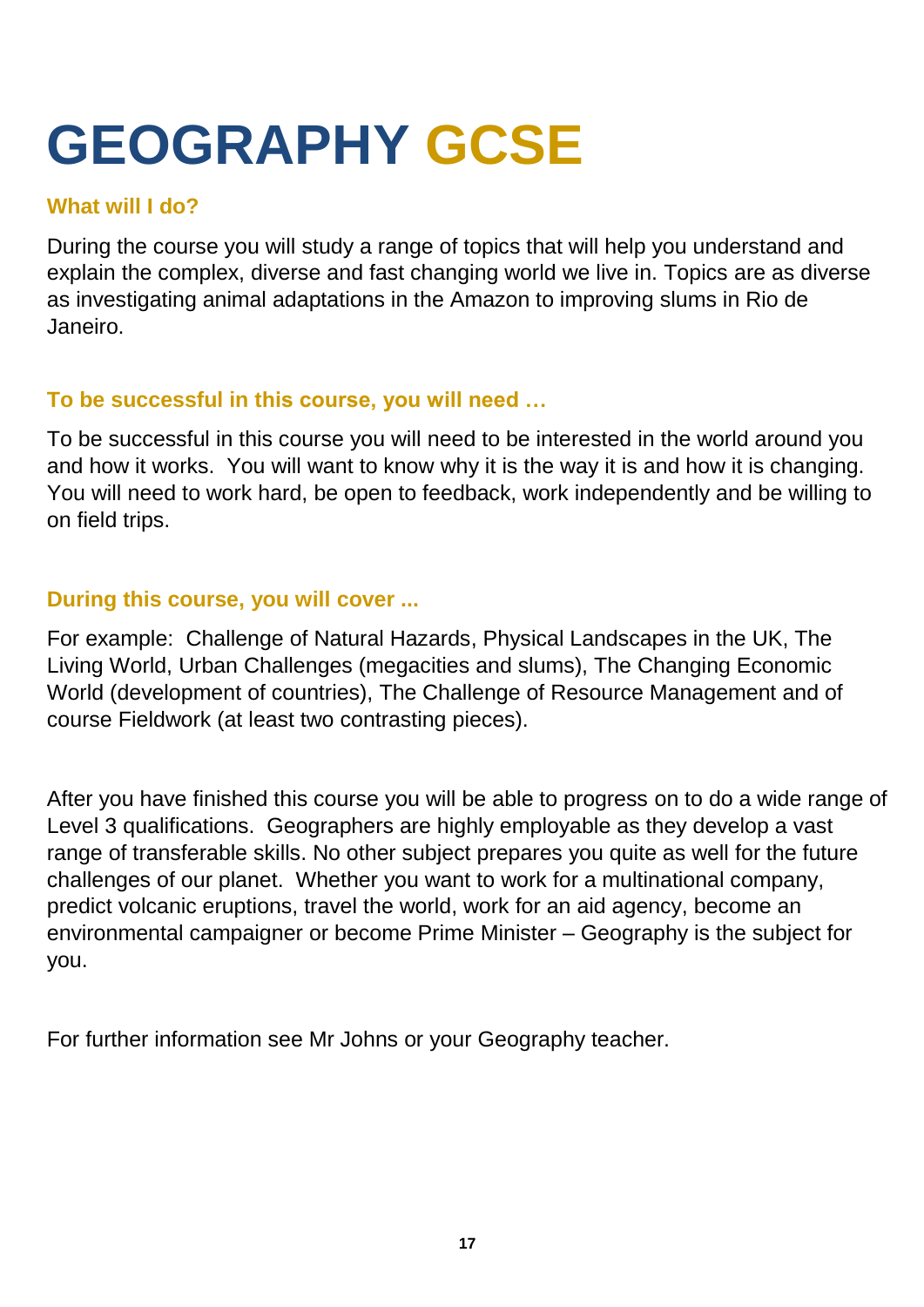# **Hairdressing VTCT Level 2 Certificate**

#### **What will I do?**

The VTCT Level 2 Certificate in Hairdressing and Beauty Therapy (VRQ) is a Technical Award specifically for 14-16 year olds, and is comparable to 1 GCSE qualification.

This qualification aims to support young people to:

- develop a broad and comprehensive understanding of the hair and beauty sector

- develop academic study and transferable skills that will support progression within the hair and beauty sector and more broadly

Hairdressing and beauty therapy has been and remains an extremely popular vocational area that many young people are enthused by and aspire to. The demand for Hairdressing, barbering and beauty therapy services has continued to rise and working as a self-employed stylist can be a lucrative career choice. The aim of this qualification is to use the hair and beauty sector as a vehicle to develop learners more broadly, so they are prepared and equipped with the knowledge, understanding and skills to pursue a career in any context.

#### **To be successful in this course, you will need …**

To be successful in this course, you will need an interest in the hair and beauty sector. You will need to be able to work independently in being able to research and write up assignment tasks and have the creative flair to maximise success in the practical elements of the course.

#### **During this course, you will cover ...**

During this course, you will be assessed through a combination of assignment and examination tasks covering the following units of work:

- Understanding the Hair and Beauty Sector
- Hair and Beauty Science
- Marketing Hair and Beauty Products and Services
- Hair and Beauty Research Project.

For further information see Mr Feeney.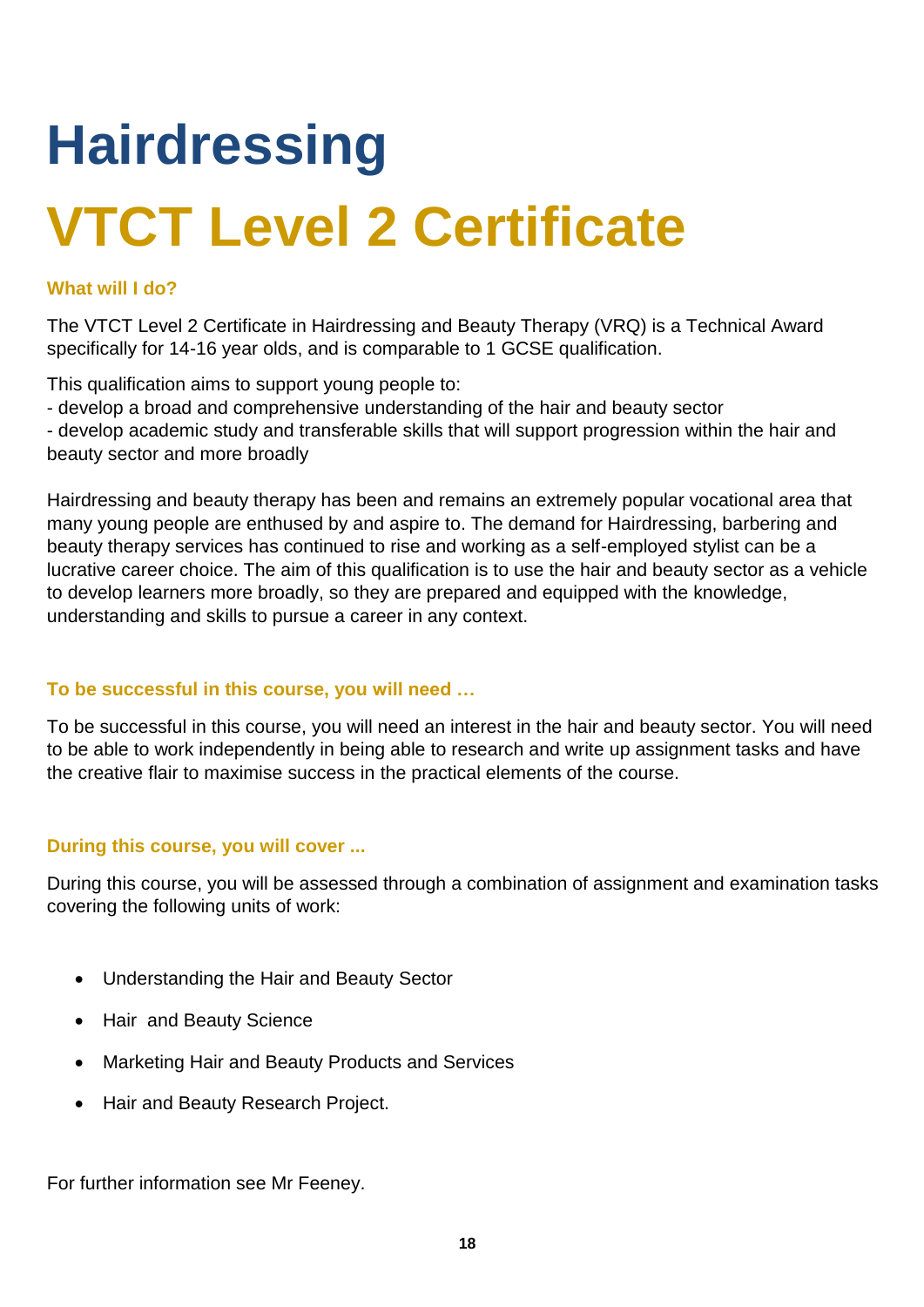# **HEALTH & SOCIAL CARE BTEC (Level 2)**

## **What will I do?**

You will study communication, individual needs and healthy/unhealthy lifestyle choices, drugs, alcohol, smoking and diet. You will understand aspects of personal development, and the health, social care and early years.

You will study working and caring in the Health and Social care sector and the various occupations that are available. The course is interesting and diverse.

Visits to work placements and visiting speakers will be arranged.

## **To be successful in this course, you will need …**

To be successful in this course, you will need to have a real interest in caring for people. You will also need to have a mature approach toward sensitive issues. You will achieve a qualification that will give you access to studying for allied medical professions or social work.

## **During this course, you will ...**

During this course, you will be assessed through an external exam and an element of controlled assessment which Is internally assessed and externally moderated.

After you have finished this course you will possess the necessary knowledge and skills to progress onto Level 3 Health and Social Care courses. Should you wish to have a career in Nursing, Medicine, Social Work, Physiotherapy or allied professions, this is an ideal course for you.

For further information see Mr Feeney.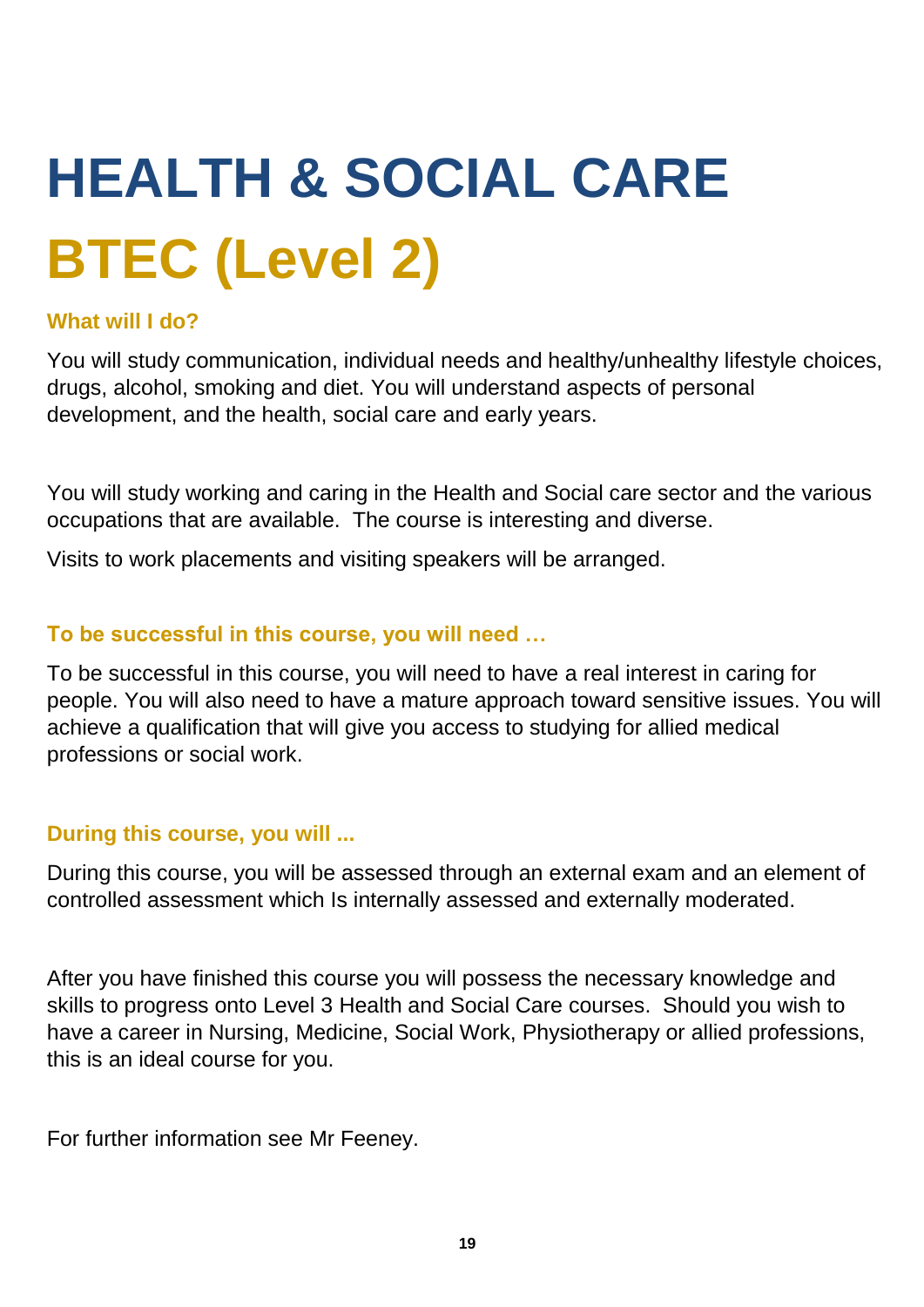## **HISTORY GCSE**

## **What Will I do?**

The Edexcel course is developed to cover a range of topics covering British and World History. These include: "Anglo-Saxon and Norman England", "Crime and Punishment through Time", "Superpower relations and the Cold War, 1941 - 91" and finally "Weimar and Nazi Germany, 1918 - 39".

An understanding of the past and its patterns enhances one's ability to understand the present and the future. We look at the events and people that have shaped today's world. You develop skills in communication, analysis, and research which prepare you for A-levels and the world of work.

### **To be successful in this course, you will need …**

To be successful in this course, you will need to enjoy the subject of History and complete home learning tasks such as research and revision. History is a written subject, so you will also have to be happy to write extended answers.

## **After you have completed this course...**

You will receive a highly regarded GCSE and a rounded education. History complements all other subjects – it balances Maths and Science with its social and emotional elements and it promotes an enhanced understanding of the world alongside other humanities subjects such as Geography and Religious Studies.

History students will benefit from the GCSE in all future education and employment. History students work in a huge variety of occupations, with graduates ranging from lawyers, business-owners, museum directors, doctors, archivists, politicians, journalists, and of course teachers and professors of History. In fact, MI5 specifically recruit employees with a History qualification.

For further information see Ms Bartlett or your History teacher.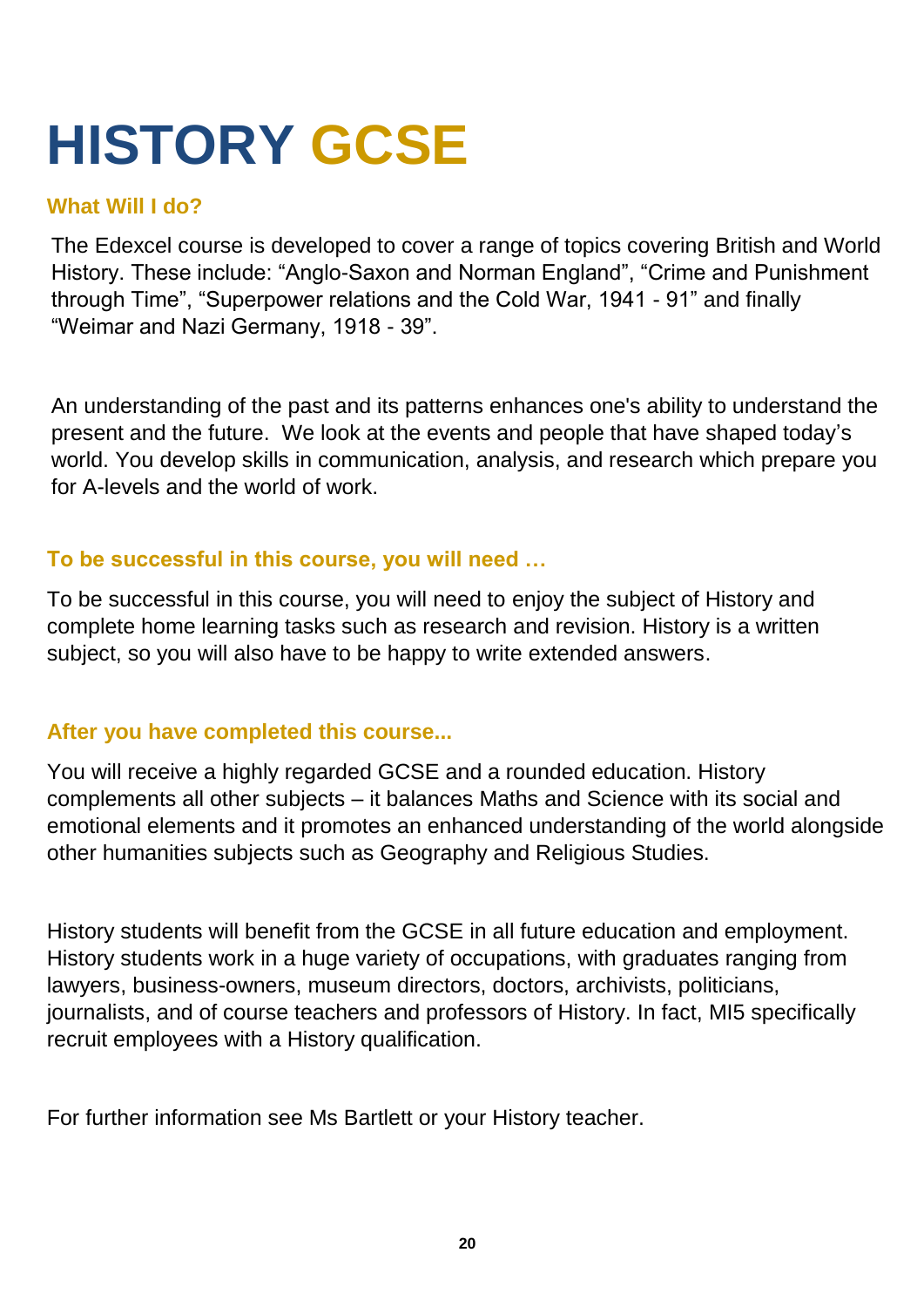## **Hospitality and Catering WJEC Level 2**

#### **What will I do?**

Develop your cookery skills by learning traditional and contemporary cookery methods.

Gain confidence in cooking with a wide range of ingredients and using different equipment.

Learn about the nutritional value of foods.

Be introduced to the Catering industry through visits, visiting chefs, outside speakers, role play and work place case studies.

Be inspired and enthused to consider a career in the hospitality industry, which is one of the largest in the UK.

#### **To be successful in this course, you will need …**

To have a genuine interest in working within the Catering Industry and have a passion for working with food. To be an aspiring Chef, Hotelier or Entrepreneur looking to develop your own Hospitality business in the future To be prepared to broaden your knowledge of a wide range of different foods Work hard in every lesson and meet all course deadlines.

Be well organised to ensure that ingredients are provided as required.as required.

#### **During this course, you will cover ...**

The hospitality and catering sector includes all businesses that provide food, beverages, and/or accommodation services (for example restaurants, hotels, airlines, tourist attractions, sporting venues); businesses where hospitality and catering can be important to their success. The WJEC Level 1/2 Vocational Award in Hospitality and Catering is made up of two mandatory units:

• Unit 1 The Hospitality and Catering Industry - In this unit, you will learn about the different types of providers within the hospitality and catering industry, the legislation that needs to be adhered to and the personal safety of all of those involved in the business, whether staff or customers. You will learn about the operation of hospitality and catering establishments and the factors affecting their success. Unit 1 is externally examined through a written paper or online examination of 1hr 30minutes and counts for 40% of the overall mark.

• Unit 2 Hospitality and Catering in Action - The applied purpose of the unit is for learners to safely plan, prepare, cook and present nutritional dishes. In this unit you will gain knowledge of the nutritional needs of a range of client groups in order for you to plan nutritional dishes to go on a menu. You will learn and develop safe and hygienic food preparation, cooking and finishing skills required to produce nutritional dishes. Unit 2 is internally assessed, and then externally verified, through an assignment brief and a practical assessment. This counts for 60% of the overall mark. You will be expected to work to given deadlines and ensure that all work is presented as stated on the assignment brief.

For further information see Ms Edwards: joanne.edwards@teignmouthschool.co.uk.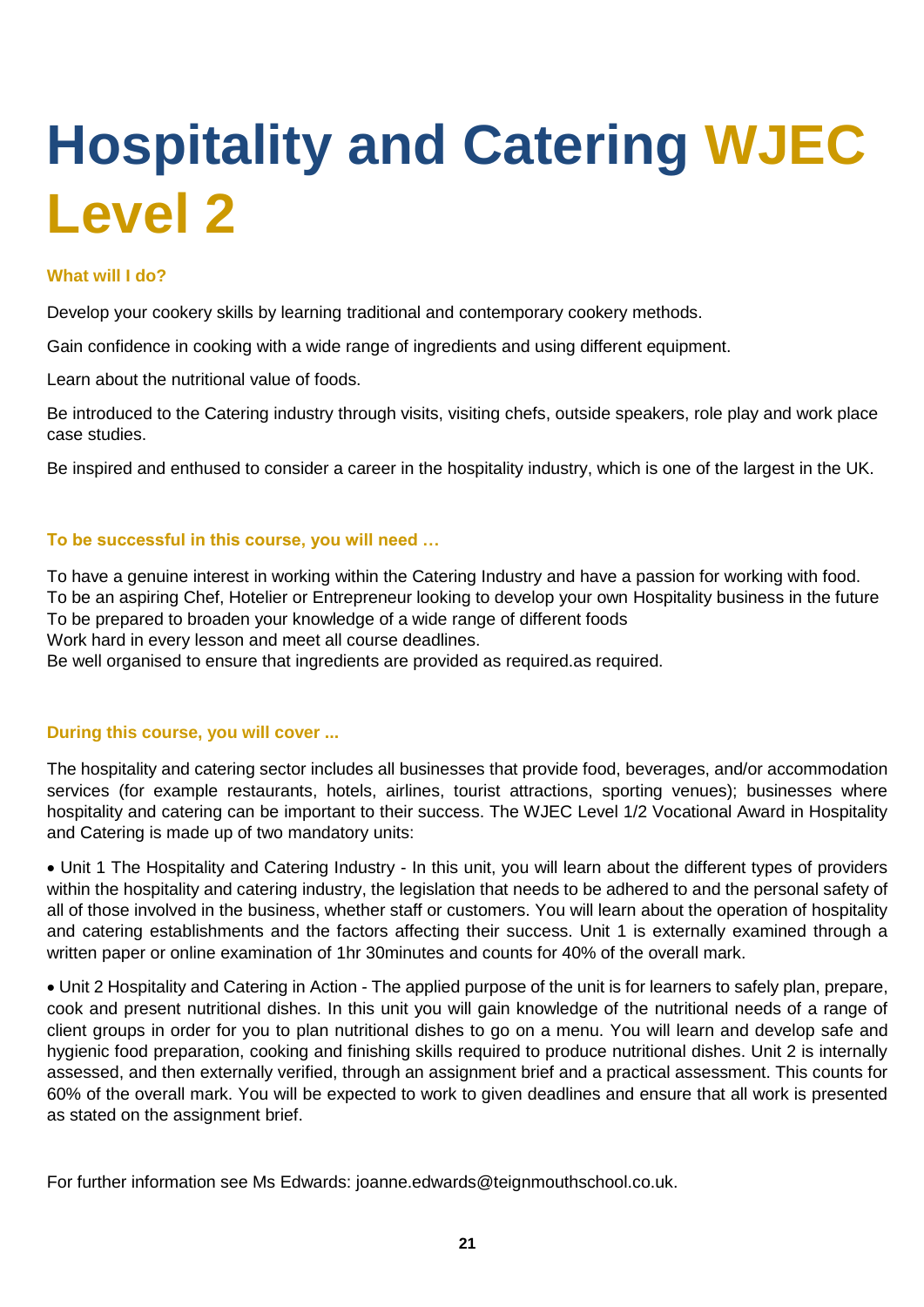## **Motor Vehicle IMI Level 2 Certificate in Automotive Maintenance**

## **What Will I do?**

This is a Level 2 vocational qualification which provides individuals with an introduction to the knowledge, understanding and practical skills required to gain employment or further study towards route within engineering industries.

This qualification is for Learners who have a keen interest within the engineering sector. It includes the knowledge and skills which can be applied to maintenance and repair, generic engineering practices and hand skills when working with materials. The qualification will support an individual's progression into employment within the engineering sector. It will provide them with the opportunity to develop their knowledge at the level suiting their ability at entry.

This qualification has been developed for schools, colleges and training providers to deliver to Learners likely to be 14-16 years of age and looking to study a Technical Award alongside their GCSE offer. This qualification may also be suitable to those who have had no previous experience and looking for an entry route into an engineering occupation.

### **To be successful in this course, you will need …**

Students will need a keen interest in the automotive industry. They will enjoy working with cars as a hands on practical activity and enjoy being in a garage environment. Students will be happy to research information using IT facilities and write reports. Students will be able to follow instruction and work with high levels of safety.

### **During this course, you will cover ...**

#### What does this qualification cover?

The qualification has been designed to be practical, engaging and motivating to support Learners in gaining the basic knowledge and skills required by employers. These skills include generic working with electrical circuits and identifying and reporting of risks in the workplace.

The knowledge and skills within this qualification can be applied to maintaining and working with a range of vehicles but can also be applied to wider engineering applications such as the maintenance of machinery and fabrication.

Learners will develop the transferable knowledge and skills from the following mandatory subject areas: Knowledge relating to engine and chassis component maintenance

- Understand housekeeping and health and safety practices within an engineering environment
- Understand how engine and chassis systems operate
- Understand how to carry out engine and chassis component maintenance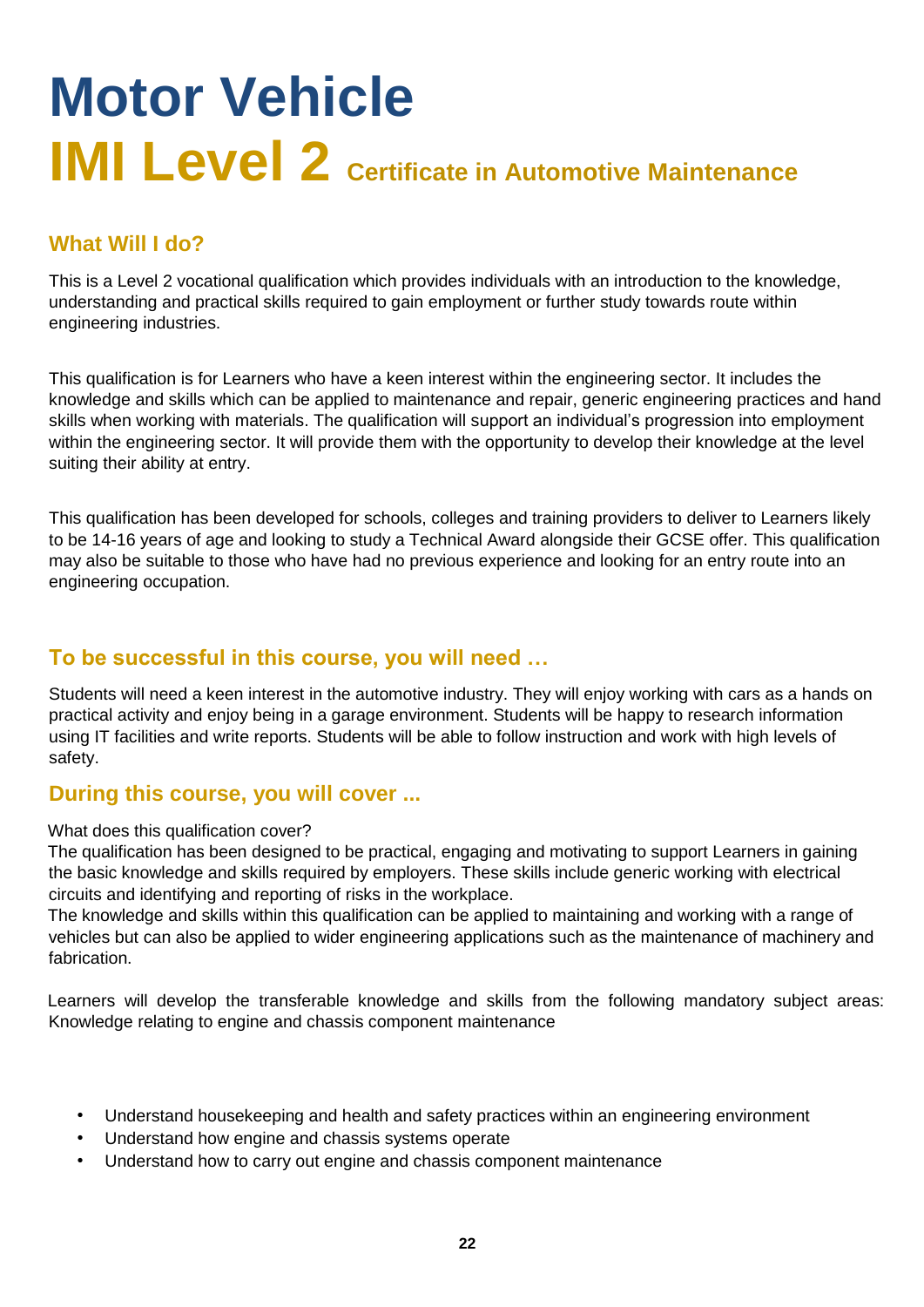Skills in maintaining engine and chassis components

- Be able to follow health and safety practices
- Be able to use tools, equipment and information when maintaining engine and chassis system components
- Be able to remove, inspect and replace engine and chassis system components
- Be able to record information and make suitable recommendations

For further information see Miss Edwards.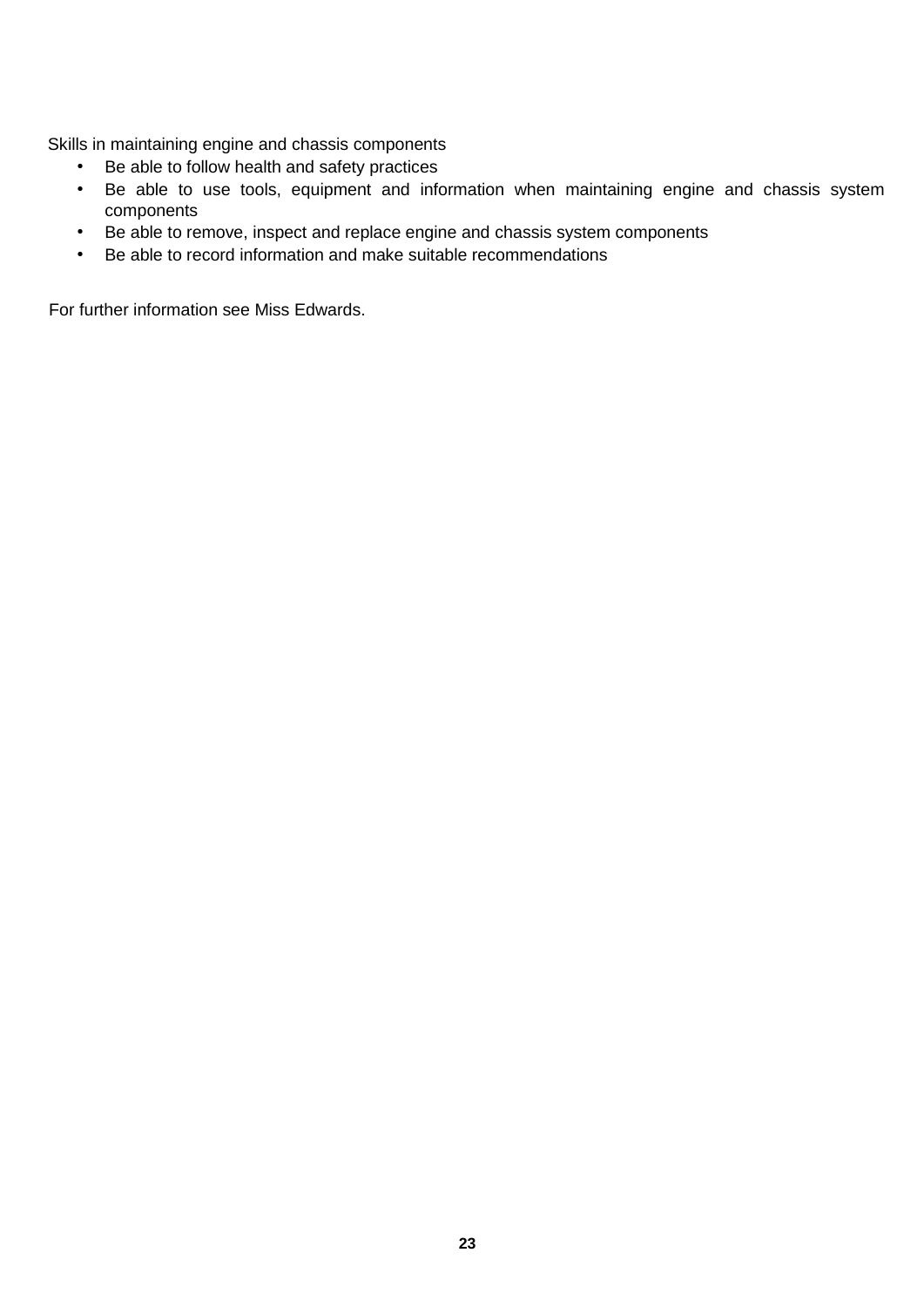# **MODERN LANGUAGES FRENCH GCSE**

## **What will I do?**

During the French course you will learn to understand French in a lot more situations:

- Your leisure
- Home life
- Holidays
- Fashion

Within these units you will learn to use a wider range of structures including different tenses and giving varied opinions. You will develop practical skills in listening, speaking, reading and writing and you will be assessed in all four skills.

#### **Life skills include:**

- Communication skills
- Problem solving
- Independent learning e.g. through using dictionaries
- Understanding other cultures
- Makes your CV stand out!

Students with language skills and qualifications are highly thought of in the modern world. A language qualification will help you when applying for further study or a job; good communicators are in demand and you will have more opportunities to work abroad or with UK companies with international links.

#### **To be successful in this course, you will need …**

- To be able to communicate clearly in French
- Be prepared to build on the vocabulary and grammar you have already learned.
- Be willing to speak spontaneously from picture or written prompts

#### **During this course, you will cover ...**

In Years 10 and 11 you will work towards the GCSE. You will then be able to progress to Advanced Level.

For further information see Mrs Dart.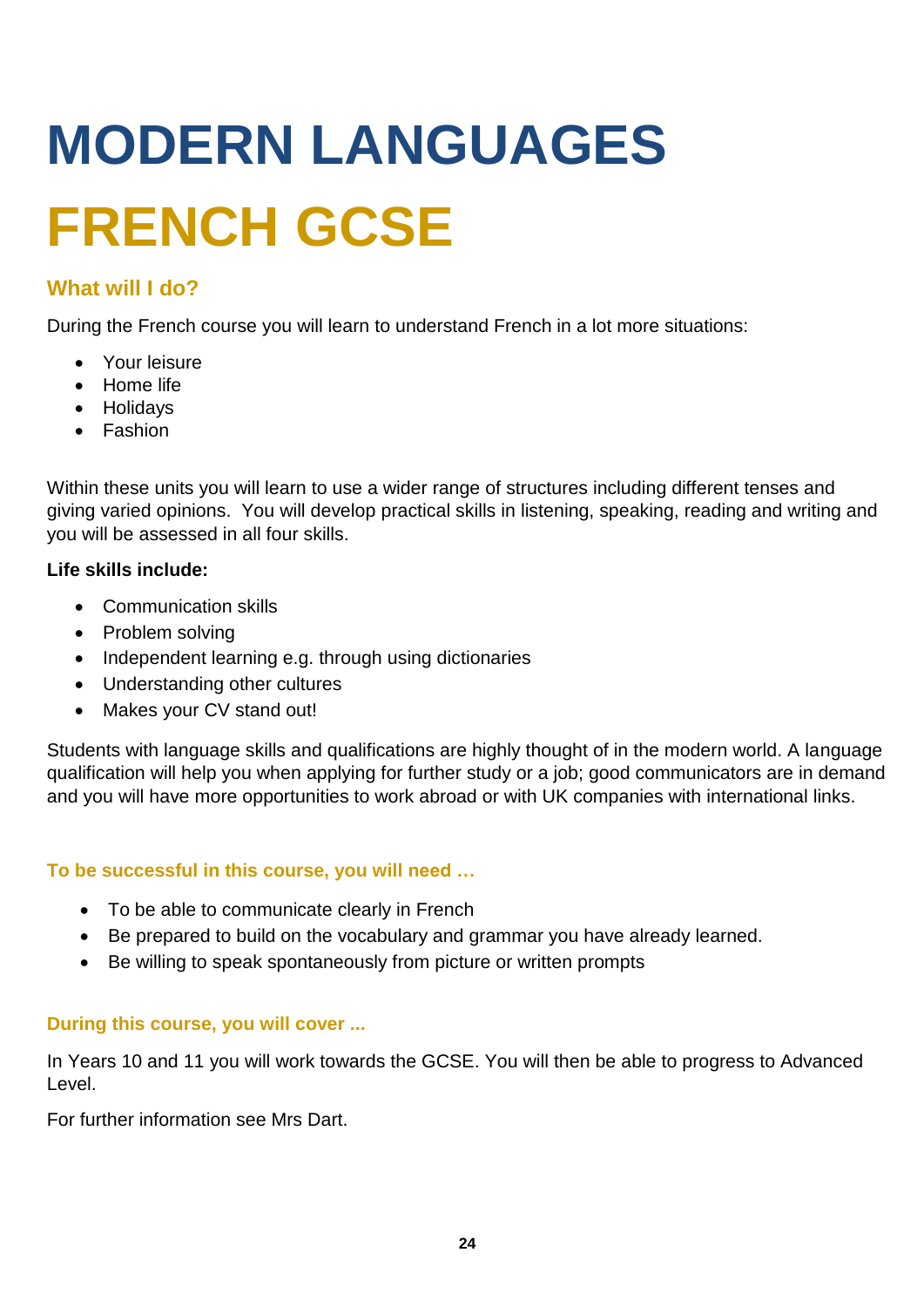# **MODERN LANGUAGES SPANISH GCSE**

#### **What will I do?**

During the Spanish course you will learn to understand Spanish in a lot more situations:

- Daily life
- Going out
- Holidays
- Food and meals

Within these units you will learn to use a wider range of structures including different tenses and giving varied opinions. You will develop practical skills in listening, speaking, reading and writing and you will be assessed in all four skills.

#### **Life skills include**:

- Communication skills
- Problem solving
- Independent learning e.g. through using dictionaries
- Understanding other cultures

#### **Make your CV stand out!**

Students with language skills and qualifications are highly thought of in the modern world. A language qualification makes your CV stand out when applying for further study or a job; good communicators are in demand and you will have more opportunities to work abroad or with UK companies with international links.

#### **To be successful in this course, you will need …**

- To be able to communicate clearly in Spanish
- To be prepared to build on the vocabulary and grammar you have already learned.
- To be willing to speak spontaneously from picture or written prompts

#### **During this course, you will cover ...**

In Years 10 and 11 you will work towards the GCSE. You will then be able to progress to Advanced Level.

For further information see Mrs Dart.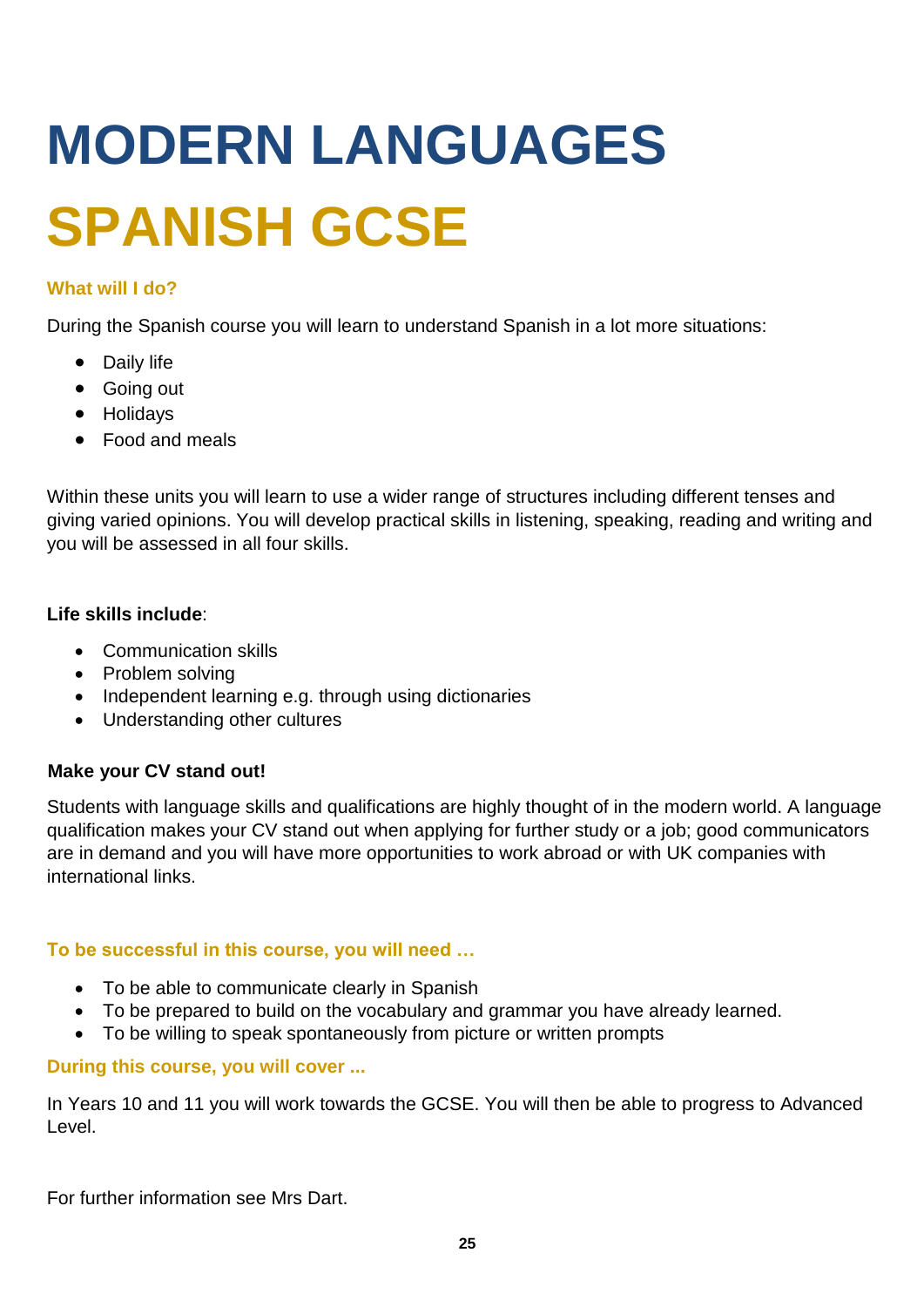## **PHYSICAL EDUCATION - FIRST IN SPORT BTEC Level 2**

#### **What Will I do?**

The course will be run over three lessons each week. Practical and theory lessons are on-going within each section of the syllabus, which are organised into 4 separate units.

The course is 75% coursework based with 25% of the final grade being an external assessment. Assignments & coursework tasks will be set at various junctures during the course with strict deadlines for completion.

In year 10 you will do 2 units:

- Practical Sports Performance where you will perform and evaluate 2 sports, learn the rules and regulations and how to officiate as well as look at techniques and tactics.
- Applying the Principles of Personal training you will plan, carry out and evaluate a 6 week training programme.

#### In year 11 you will do 2 further units:

- Fitness for Sport and Exercise this is an online test of your understanding of the components of fitness, principles of training and methods of training.
- Leading Sports Activities you will plan, deliver and evaluate 2 coaching session.

#### **To be successful in this course, you will need …**

- To have the ability and personal organisation to complete coursework to a high standard, while meeting set deadlines.
- To have very good English skills and ICT skills to complete assignments to the desired level in a variety of different ICT media.
- To have the flexibility & commitment to attend after school activities & sessions where a lot of the leadership theory and practice will be put into action.

#### **After you have completed this course you …**

Will gain a qualification which may allow you to progress onto or a variety of sports related courses at post-16 level. You will also have a greater understanding how to prepare for physical activity and develop a strong understanding of the careers and opportunities there are within sport.

For further information see Mr Douglas.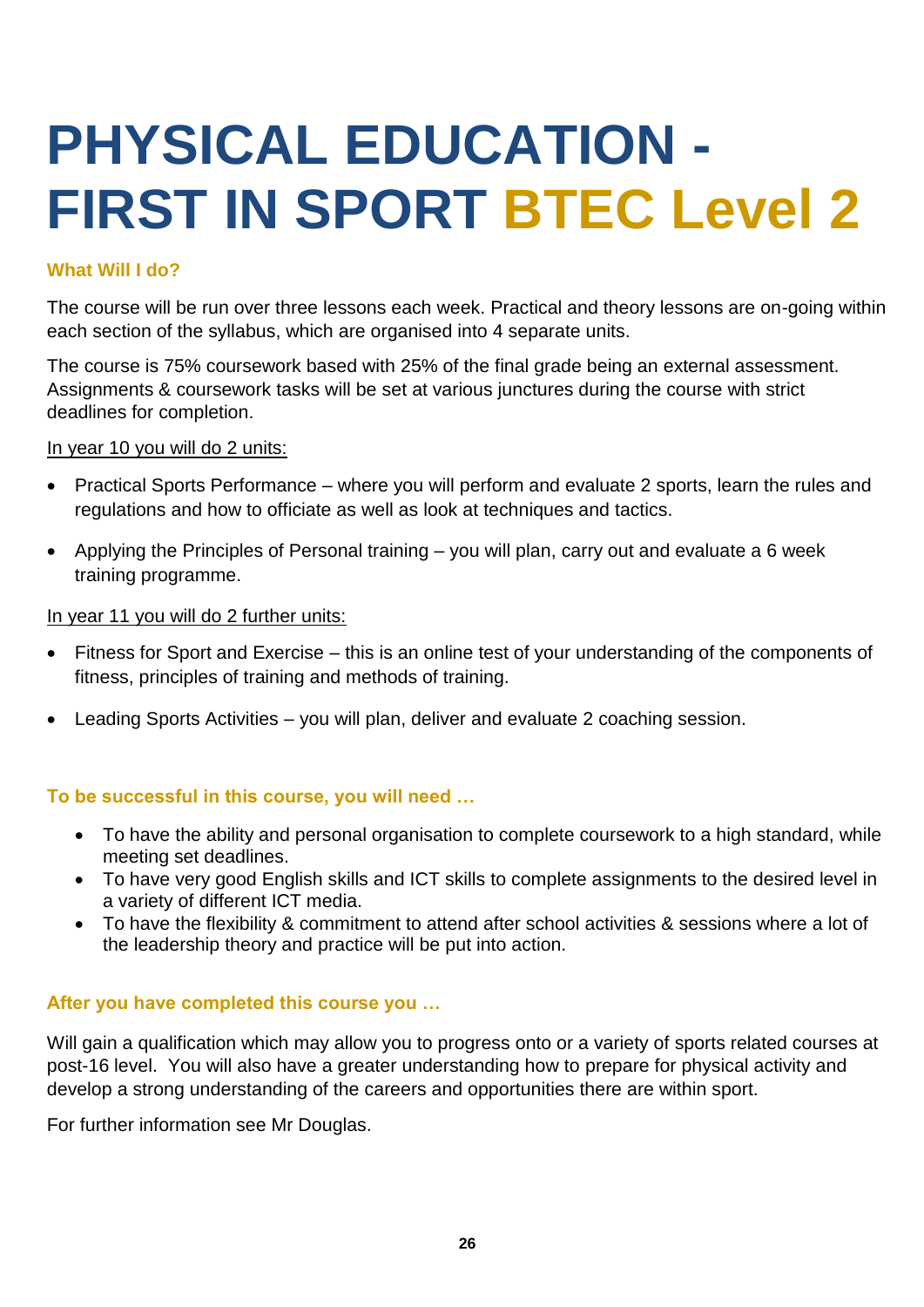## **PERFORMING ARTS: DANCE BTEC Level 2**

#### **What Will I do?**

The course aims to provide an engaging and stimulating introduction into the world of performing arts, giving learners the opportunity to develop a range of skills, techniques and personal attributes essential for successful performance in working life. More specifically, you will have the opportunity to study a range of Dance styles, take part in workshops and practical activities to develop these styles, create performance pieces that you will perform to large audiences and attend trips to appreciate Dance in its real-life/professional setting.

#### **To be successful in this course, you will need …**

To have a real interest in Dance and willingness to learn new ideas and techniques. Although a background in Dance is not essential, you must be willing to work hard, listen to feedback and improve. It is a demanding course so you must have an excellent track record of high participation in PE lessons with good personal organisation. Finally, the confidence to perform in front of large audiences and your peers is essential.

#### **During this course, you will cover …**

Three Components. Firstly, you will '*Explore the Performing Arts'* by examining professional dance works across a range of styles and investigate the processes used to create a performance.

Secondly, you will **'***Develop Skills and Techniques'* by taking part in workshops and classes where you will develop technical, practical and interpretative skills through the rehearsal and performance process. Throughout your development, you will review your own progress and consider how to make improvements. These two Units make up 65% of your overall grade and are assessed internally by your teacher.

Finally, the Component '*Performing to a Brief'* requires learners to respond to specific instructions set by the exam board. You will be asked to consider a target audience and to start the creative process by using a given stimulus. Working as part of a group, you will develop your ideas for a workshop performance and apply your skills and techniques to communicate your creative intentions.This Unit is externally assessed and makes up 35% of the overall grade.

On completion of this course, you will be able to progress onto a Level 3 course in Performing Arts: Dance, or a variety of sports related courses at post-16 level. This course cannot be taken alongside the Drama course.

For further information see Miss Moloney.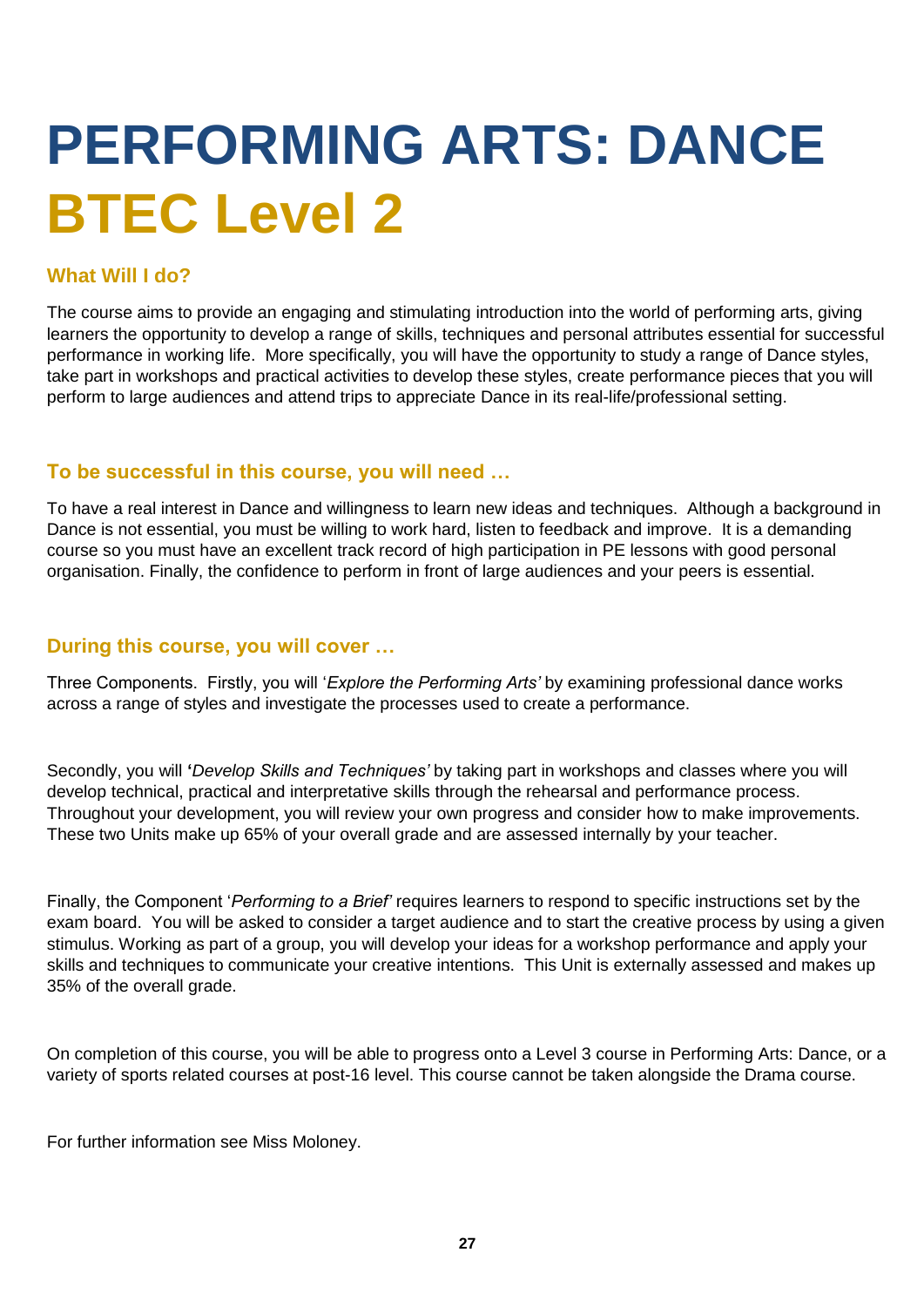# **MUSIC PRACTICE BTEC Level 1 / Level 2**

### **What Will I do?**

You will be developing your skills in 3 component areas:

- Develop appreciation of styles and genres of music
- Exploring professional and commercial skills for the music industry
- Understand how to respond to a commercial music brief

During the course you will study a variety of different musical styles and gain an insight into how the Music Industry works by exploring a variety of career options and pathways within the industry.

### **To be successful in this course, you will need …**

You will need to be able to perform on an instrument or sing and have an interest and an enthusiasm for music.

### **During this course, you will cover ...**

Students will practically explore a range of musical styles and genres and identify. They will listen to, perform and share a diverse range of music across a range of musical styles.

Through performances of contemporary music learners will develop personal and professional skills which will culminate in several performances throughout the course.

Students take on an Industry based tasks that explores the features of a commercial music brief. These being:

- Take part in performance workshops, focusing on different musical styles and genres.
- Perform and record as a group or as a soloist.
- Visit Theatres, TV Studios, Radio Stations and other industry based venues.
- Devise and put on a performance –Marketing, Technical set up, and Evaluation.
- Create and implement a self-development plan, tracking the progress of skills over a period of time.
- Final public performance

For further information see Mr Saturley and Ms Graham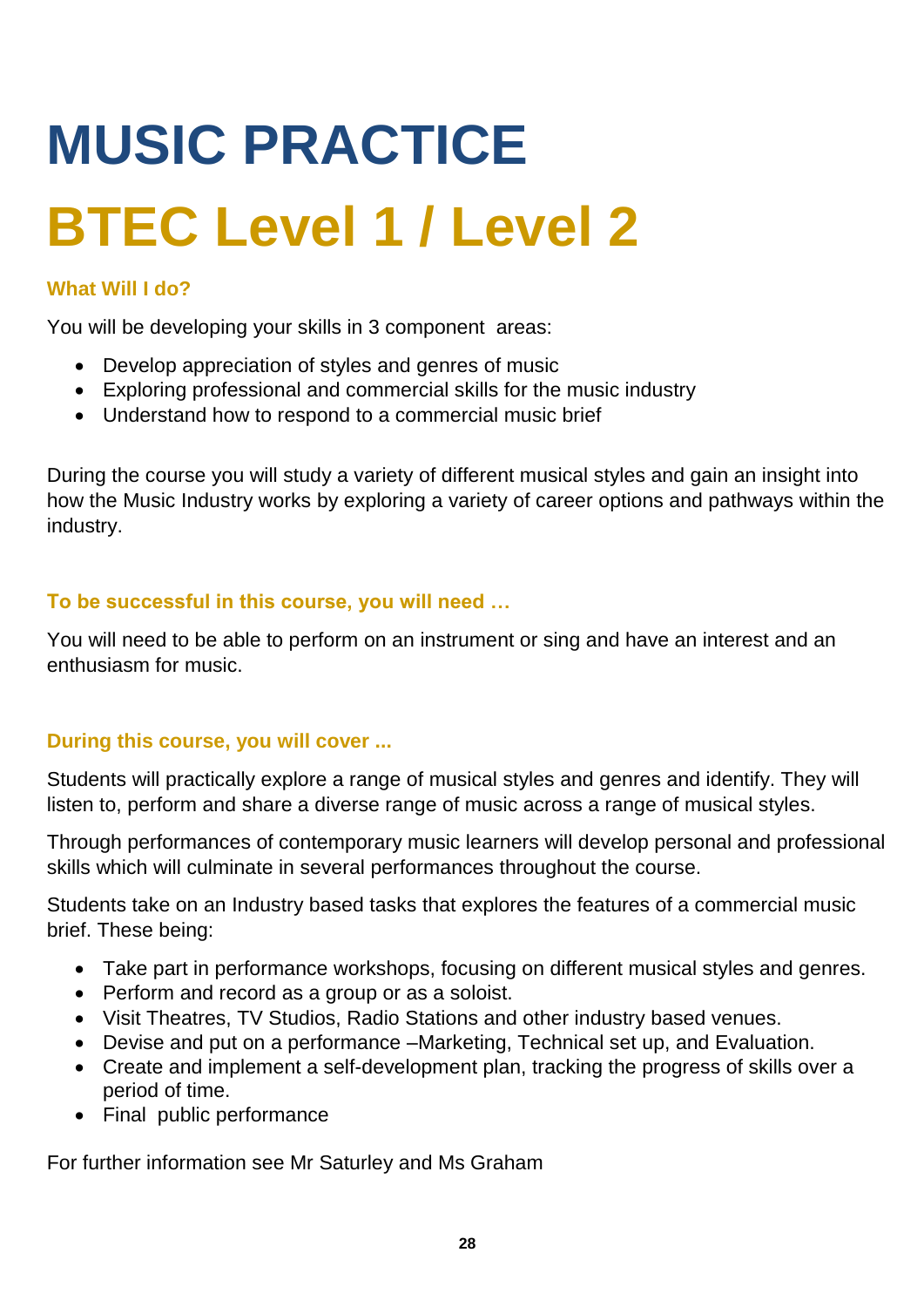## **PHOTOGRAPHY GCSE**

## **What Will I do?**

During the course you will learn through historical and cultural contexts, a wide range of practical and creative photographic skills. These skills will include building your own pinhole camera, how to use the darkroom safely and effectively, as well as a range of digital photographic techniques incorporating relevant Adobe Photoshop techniques. You will source ideas from the work of other artists whilst using your powers of observation and your imagination. You will cover the major disciplines of both chemical and digital photography focusing on pinhole, photogram, documentary, portraiture, pattern and texture and macro photography as well as stop frame animation.

## **To be successful in this course, you will need …**

To be successful in this course, you will need to have taken a keen interest in Art and Design activities throughout Years 7,8 and 9. You will be gathering together a portfolio of your practical and theoretical work throughout the course, known as UNIT 1, which will count for 60% of your final marks. In the last term of the course you will undertake an externally set assignment which carries the other 40% of the marks. As with all GCSE Art courses, homework forms a big part of the coursework and you will be expected to complete the given tasks on a weekly basis in your sketchbooks. These tasks carry many of your final marks and form a big part of your learning.

## **After you have completed this course you …**

You may be able to progress to a Level 3 qualification in Photography such as the AQA A Level Photography. The subject complements other Art and Design courses as well as being a subject in its own right with a high standing and relevance to the wider world both as a Fine Art medium and in its practical application in many areas such as: photojournalism, publishing, editorial photography, freelance commission, illustration, graphic design, advertising, medical photography, picture editing, research and management, photo agencies and libraries, creative and design practice, gallery/museum sector and many more. There are a growing number of higher education and university courses available, which offer photography as a standalone subject or as part of a combined course.

For further information see Mrs Wilson or Miss Ousley.

**[jasmine.ousley@teignmouthschool.co.uk](mailto:jasmine.ousley@teignmouthschool.co.uk)**

**[elliewilson@teignmouthschool.co.uk](mailto:elliewilson@teignmouthschool.co.uk)**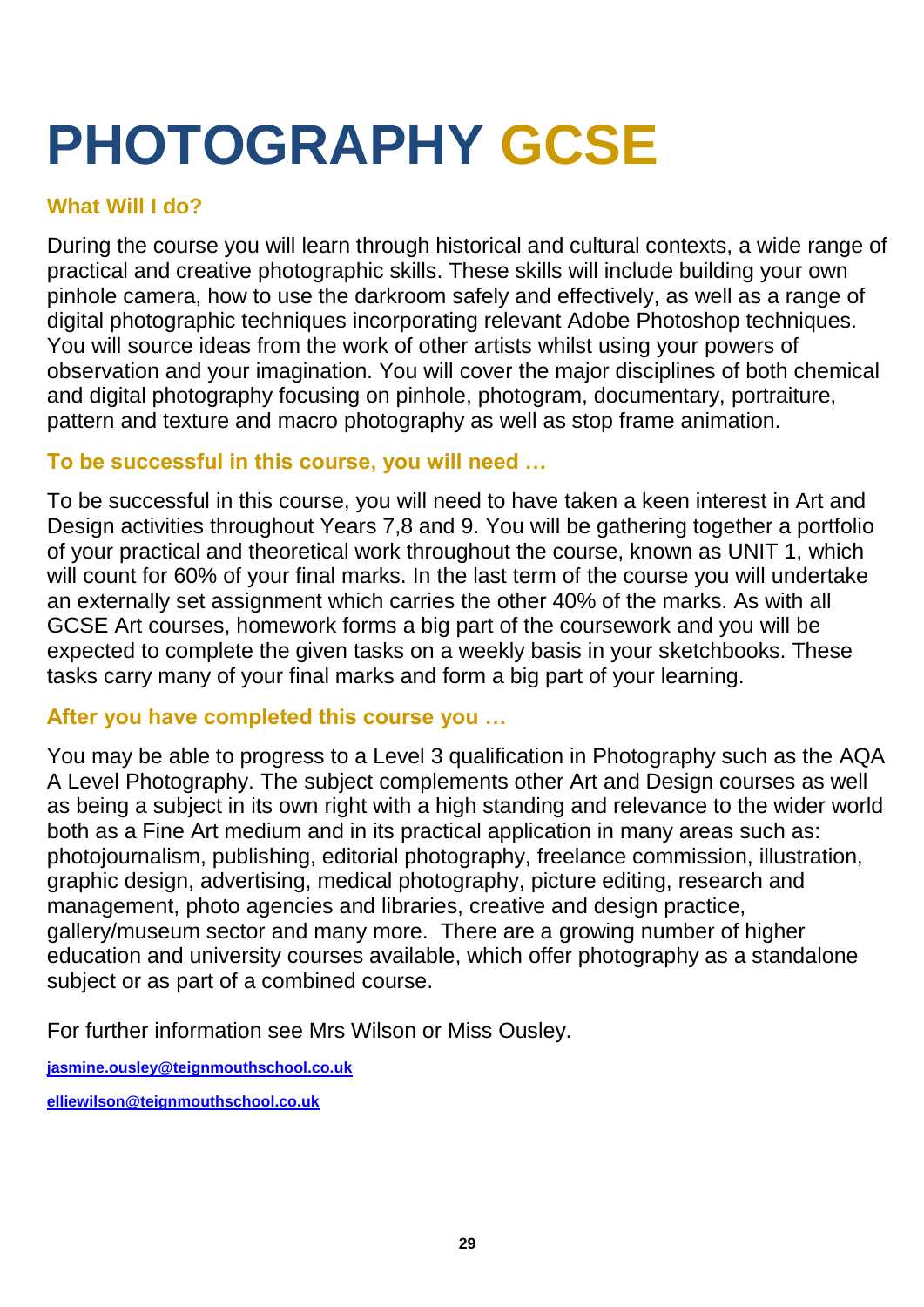# **RELIGIOUS STUDIES GCSE**

### **What will I do?**

"The modern world needs young people who are sufficiently confident in their own beliefs and values that they can respect the religious and cultural differences of others, and contribute to a cohesive and compassionate society."

You will be completing the Eduqas GCSE Course in Religious Studies.

Component 1: Thematic studies. Four religious, philosophical and ethical studies in the modern world.

**We will be studying Theme 1: Issues of relationships. Theme 2: Issues of life and death. Theme 3: Issues of good and evil. Theme 4: Issues of human rights.**

Component 2: The study of religions: beliefs, teachings and practices Christianity.

Component 3: The study of religions: beliefs, teachings and practices Judaism.

### **To be successful in this course, you will need …**

To develop your knowledge and understanding of world religions and non-religious beliefs including atheism and humanism. You will need to explore ethical debates and philosophical viewpoints and have a desire to question and evaluate different beliefs as well as a willingness to contribute to class discussions and debates. You will be required to work hard and complete homework.

### **During this course, you will …**

Develop a range of logical, critical and methodical skills that will help to prepare you for a variety of careers or for Further Education. You will engage with a range of ethical issues and apply religious and non-religious beliefs whilst being able to produce your own reasoned opinions. This GCSE can lead on to A-level Philosophy as well as other humanities and science subjects.

You will be assessed through three exams in May/June of Year 11.

For further information speak to Miss Searle or Ms Bartlett.